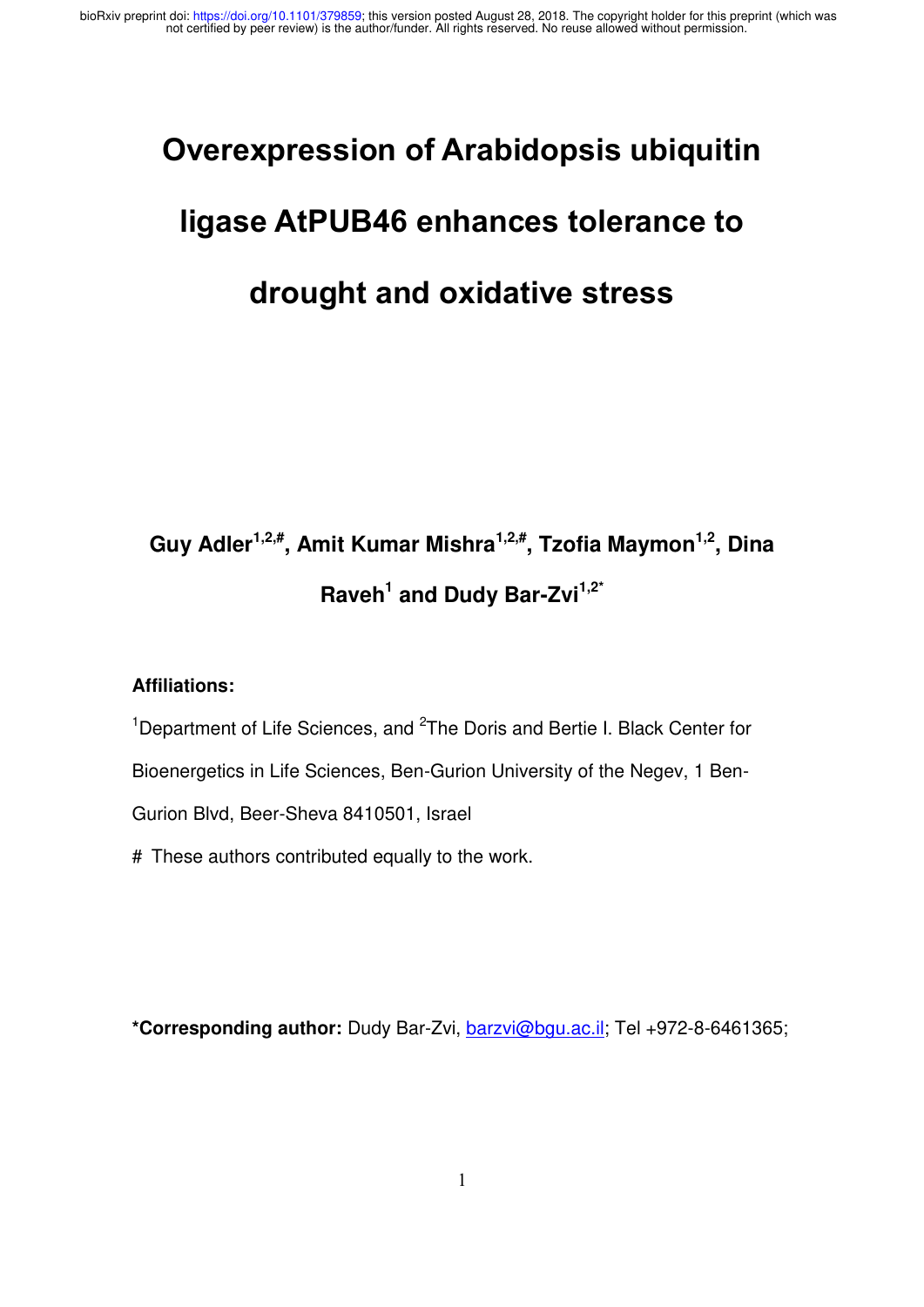**Keywords:** Water stress; U-box PUB E3; Ubiquitin proteasome system; abiotic stress; Plant U-box; ubiquitin ligase.

**Running title:** Overexpressing Arabidopsis *PUB46* enhances drought tolerance

**Accession Numbers:** Sequence data for this article can be found in: The Arabidopsis Information Resource database (http://www.arabidopsis.org) under accession numbers At5G18320 (PUB46).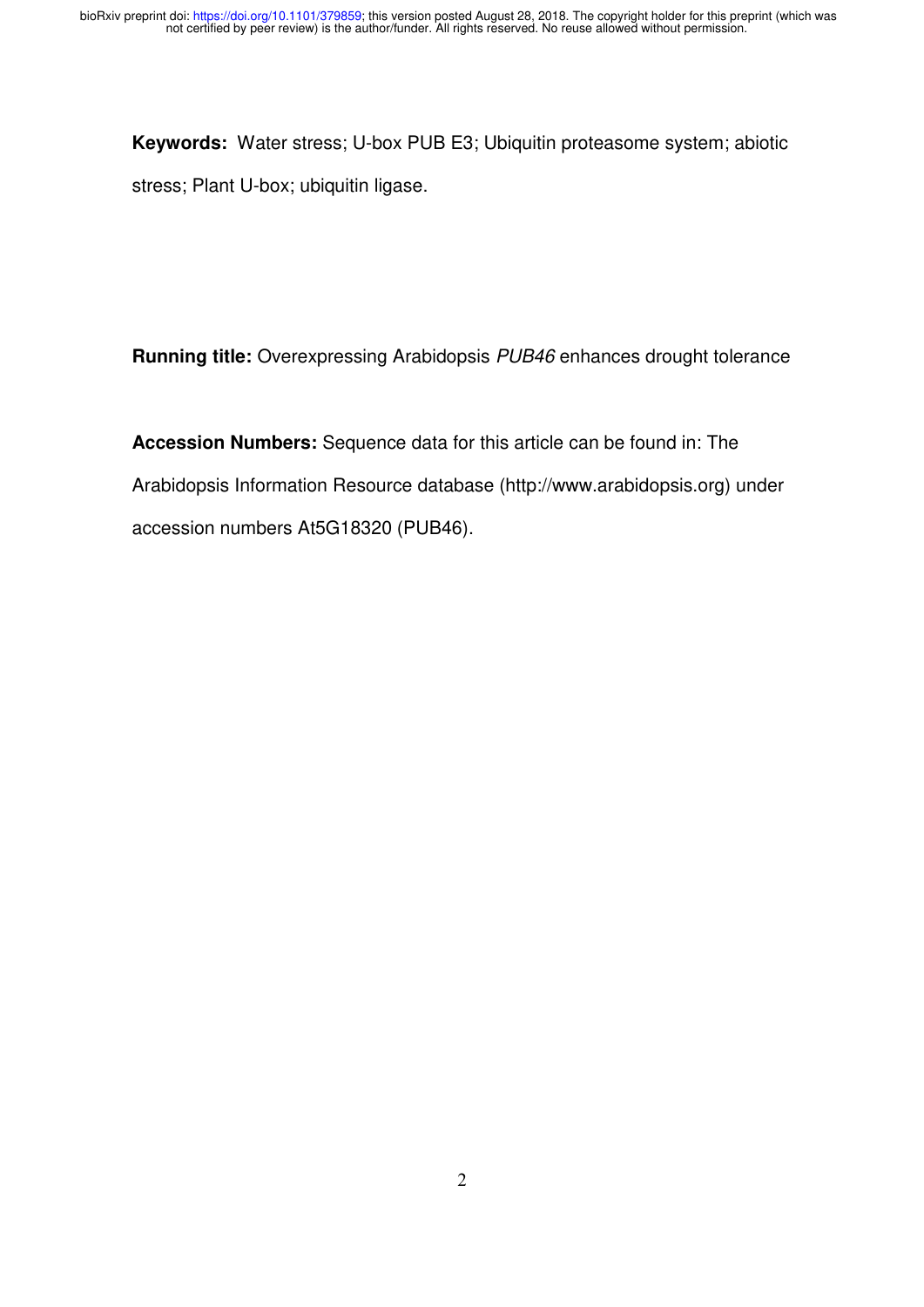#### Abstract

The U-Box E3 ubiquitin ligase, AtPUB46, functions in the drought response: T-DNA insertion mutants of this single paralogous gene are hypersensitive to water- and oxidative stress (Adler et al. BMC Plant Biology 17:8, 2017). Here we analyze the phenotype of *AtPUB46* overexpressing (OE) plants. *AtPUB46*- OE show increased tolerance to water stress and have smaller leaf blades and reduced stomatal pore area and stomatal index compared with wild type (WT). Despite this, the rate of water loss from detached rosettes is similar in *AtPUB46-*OE and WT plants. Germination of *AtPUB46-*OE seeds was less sensitive to salt than WT whereas seedling greening was more sensitive. We observed a complex response to oxidative stress applied by different agents: *AtPUB46*-OE plants were hypersensitive to  $H_2O_2$  but hyposensitive to methyl viologen. *At*PUB46-GFP fusion protein is cytoplasmic, however, in response to  $H<sub>2</sub>O<sub>2</sub>$  a considerable proportion translocates to the nucleus. We conclude that the differential stress phenotype of the *AtPUB46*-OE does not result from its smaller leaf size but from a change in the activity of a stress pathway(s) regulated by a degradation substrate of the *At*PUB46 E3 and also from a reduction in stomatal pore size and index.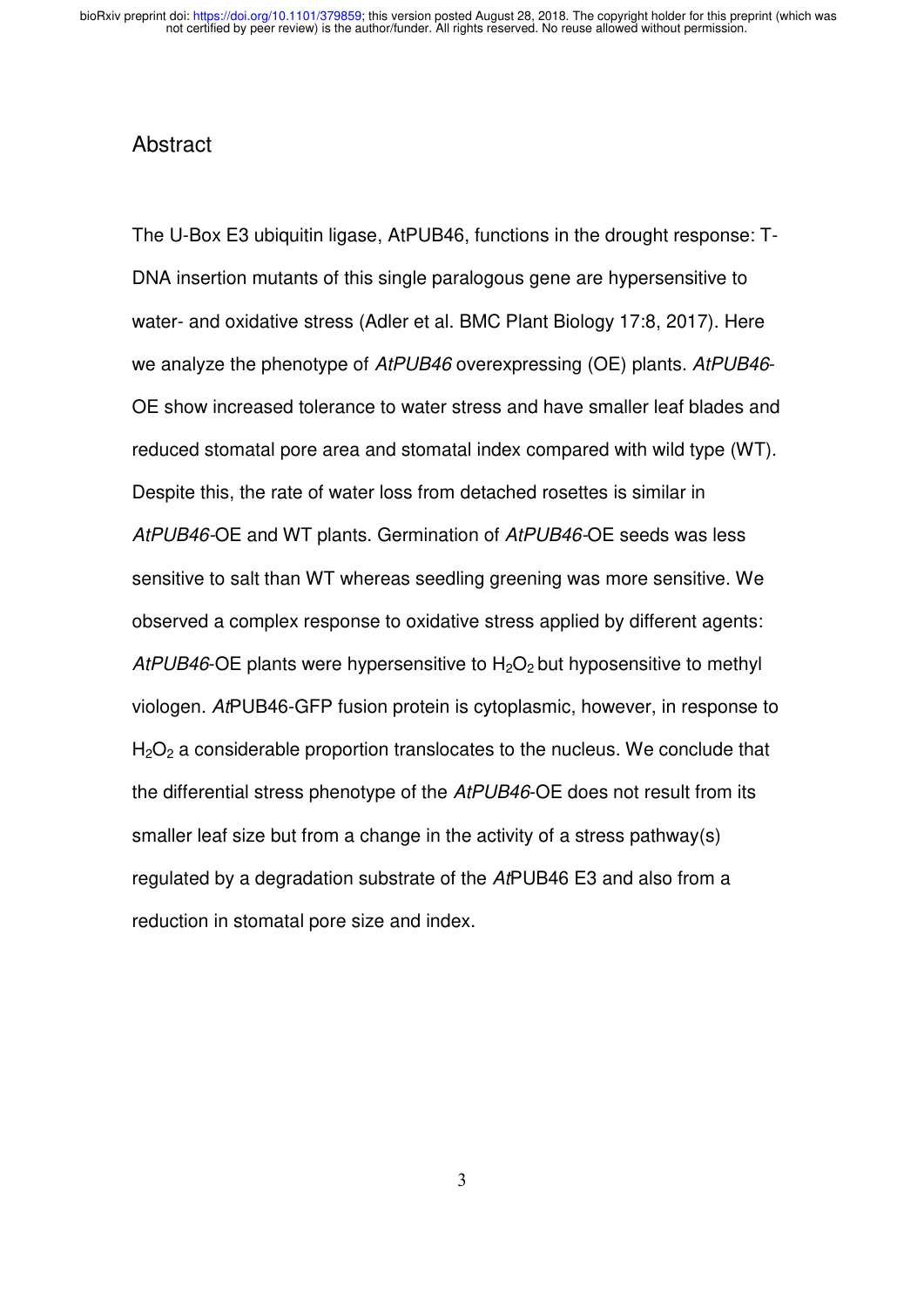#### 1. Introduction

Abiotic stress leads to a global change in plant proteostasis with the ubiquitin-26S proteasome system (UPS) being the key mechanism for regulated degradation of proteins [1-3]. Substrates are targeted for degradation by a pathway comprising ubiquitin-activating (E1), ubiquitin-conjugating (E2) enzymes and ubiquitin ligases (E3) [1-3]. Whereas E1 and E2 have a general role in protein ubiquitylation, E3s display high substrate specificity towards the target protein. Correspondingly, plants genomes contain small gene families encoding E1s and E2s, but high number of genes, e.g. over 1400 in Arabidopsis, that encode E3s [2]. Besides its role in regulated protein degradation ubiquitylation is also important in signaling and modification of cellular activities [3]. The UPS is involved in essentially all aspects of plant homeostasis such as growth and development, response to plant hormones and the response to abiotic and biotic stresses (reviewed by [3-6]). As sessile organisms that must respond to changes in their environment to survive, plants have the capacity to change their cellular homeostasis to better accommodate the changing environments, including stress conditions. These involves global changes in transcriptome, proteome, metabolome and iononome [7]. Regulated protein degradation directs the required specific changes in the cell proteome following exposure to abiotic stress conditions. Accordingly, a large number of E3s have been shown to be involved in the plant response to abiotic stresses in establishing altered proteostasis [4, 8-10].

We recently reported that the Arabidopsis E3, Plant U-box 46 (*At*PUB46), is involved in the response to abiotic stress [11]. The PUB family of monomeric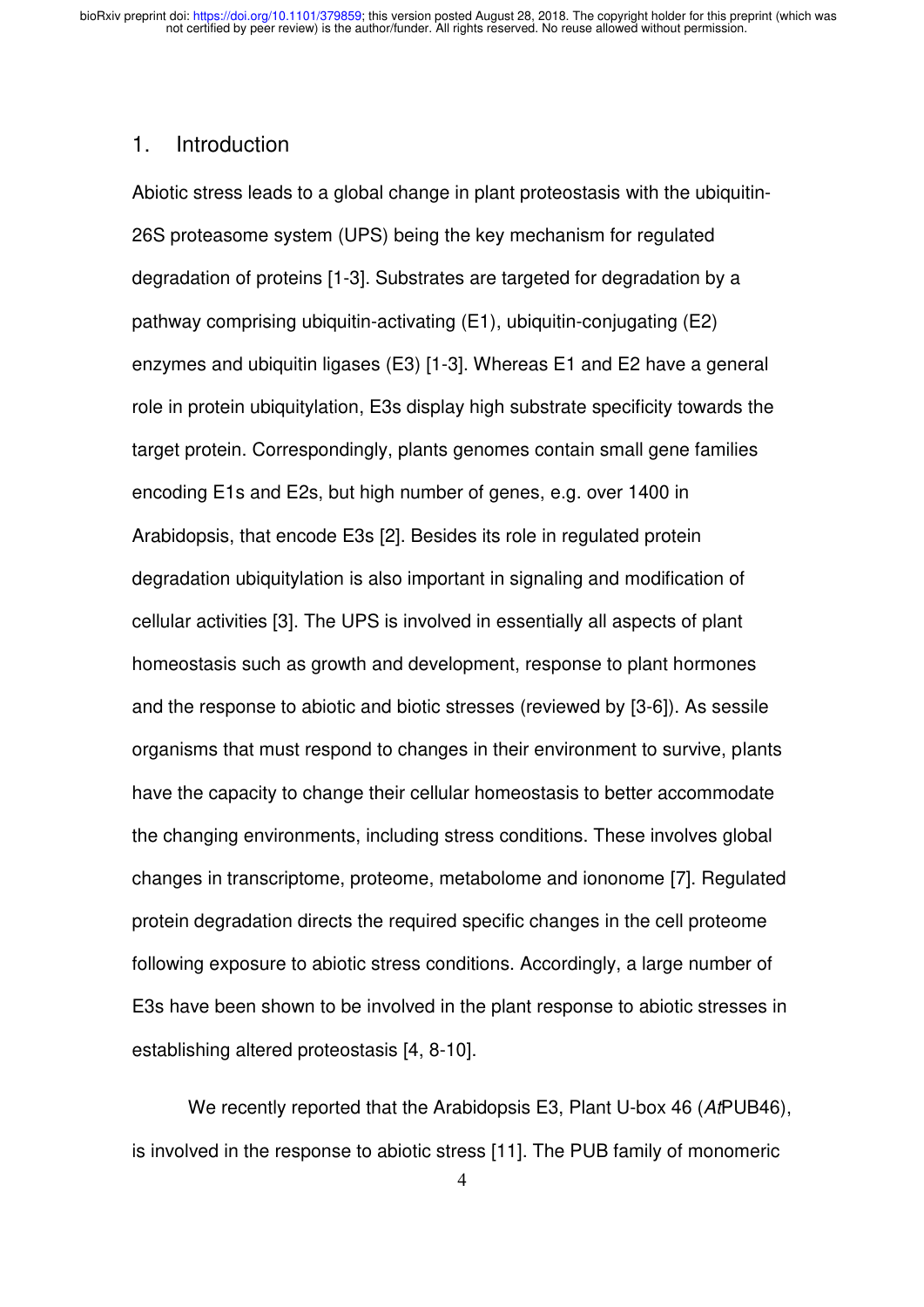U-box proteins comprise a ~70 amino acid RING-like motif [8, 12, 13] followed by 3 non-identical repeats of the Armadillo (ARM) motif, shown to function in protein-protein interactions [14, 15]. *AtPUB46* is expressed in both roots and shoots [11]. *AtPUB46* transcript levels are modulated by abiotic stress: salt stress elevates its transcript levels in both roots and shoots, and osmotic stress enhances levels in the shoots. T-DNA insertion *Atpub46* mutants display hypersensitivity to both water and oxidative stress indicating a major role for *AtPUB46* in the abiotic stress response [11].

The marked pleiotropic stress response of *Atpub46* T-DNA insertion mutants led us to examine whether and how overexpressing *AtPUB46* would impact the stress response. Arabidopsis plants that overexpress *AtPUB46* from the strong cauliflower 35S virus promoter were constructed and tested for their response to those stresses in which absence of the protein led to hypersensitivity. Indeed we found that in contrast to the hypersensitive waterstress phenotype of the *Atpub46* T-DNA insertion mutants, *AtPUB46-*OE plants displayed enhanced water-stress survival. Given the contrasting phenotype attained by *AtPUB46-*OE we extended our study to salt and oxidative stresses applied by different agents. These experiments were conducted at different stages of plant development as previous reports have indicated that the stress reaction may be organ- and stage specific [4, 5, 8, 16]. *AtPUB46-*OE could exert its effect through leaf morphology and we therefore measured leaf size and stomatal index and whether this affected water loss in isolated leaf rosettes. The UPS is involved in gene regulation and we examined whether AtPUB46 protein is translocated into the nucleus in response to stress. An analysis of our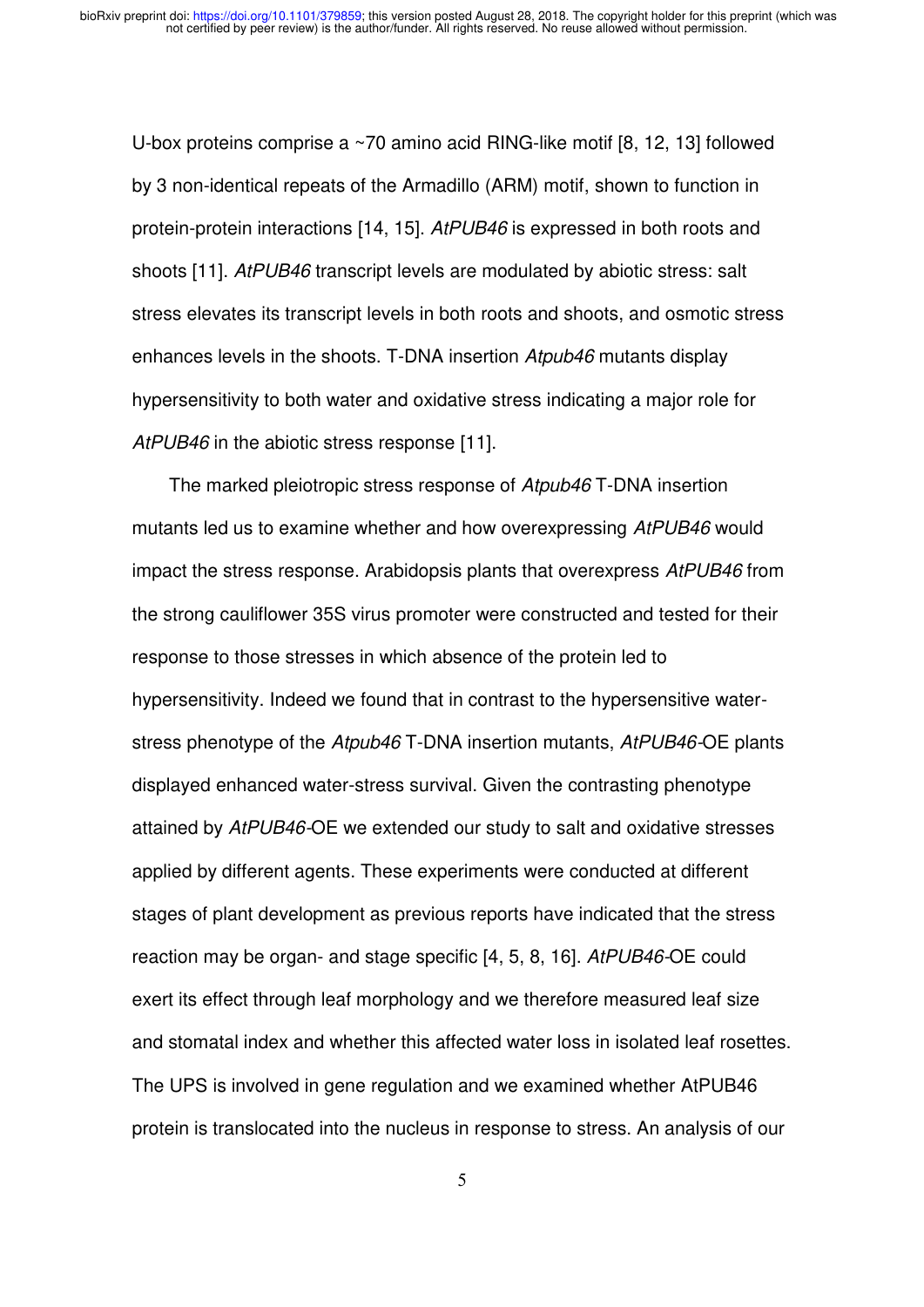results indicates a central role for the *AtPUB46-*encoded E3 in regulating the abiotic stress response.

#### 2. Materials and methods

#### 2.1. Plant material

*Arabidopsis thaliana* ecotype Columbia plants were studied.

Plant transformation and selection of transgenic plants: *Agrobacterium* GV-3101 harboring the respective plasmids was used for genetic transformation of Arabidopsis by the floral dip method [17]. Transgenic seedlings were selected on plates containing 30 µg/ml hygromycin. Experiments were performed on T3 generation homozygous plants containing single-site T-DNA inserts. T-DNA insertion *Atpub46* mutants are described elsewhere [11].

#### 2.2. Construct design

*AtPUB-OE* plants: Protein-encoding DNA sequences were amplified by PCR using genomic DNA as a template and gene specific primers (Table S1). Amplified DNA fragments were sub-cloned into the plant transformation vector pCAMBIA99-1 downstream of the constitutive strong *CaMV 35S* promoter. Constructs for expression of *At*PUB46-eGFP fusion proteins: cDNA amplified fragments were fused to the N-terminus of eGFP in the pSAT4-eGFP-N1 plasmid [18] downstream of the constitutive *CaMV 35S* promoter. The *CaMV 35S::AtPUB46-eGFP* fusion cassette was ligated into pCAMBIA 1302 replacing the *CAMV 35S::6xHIS-GFP* sequence of the vector.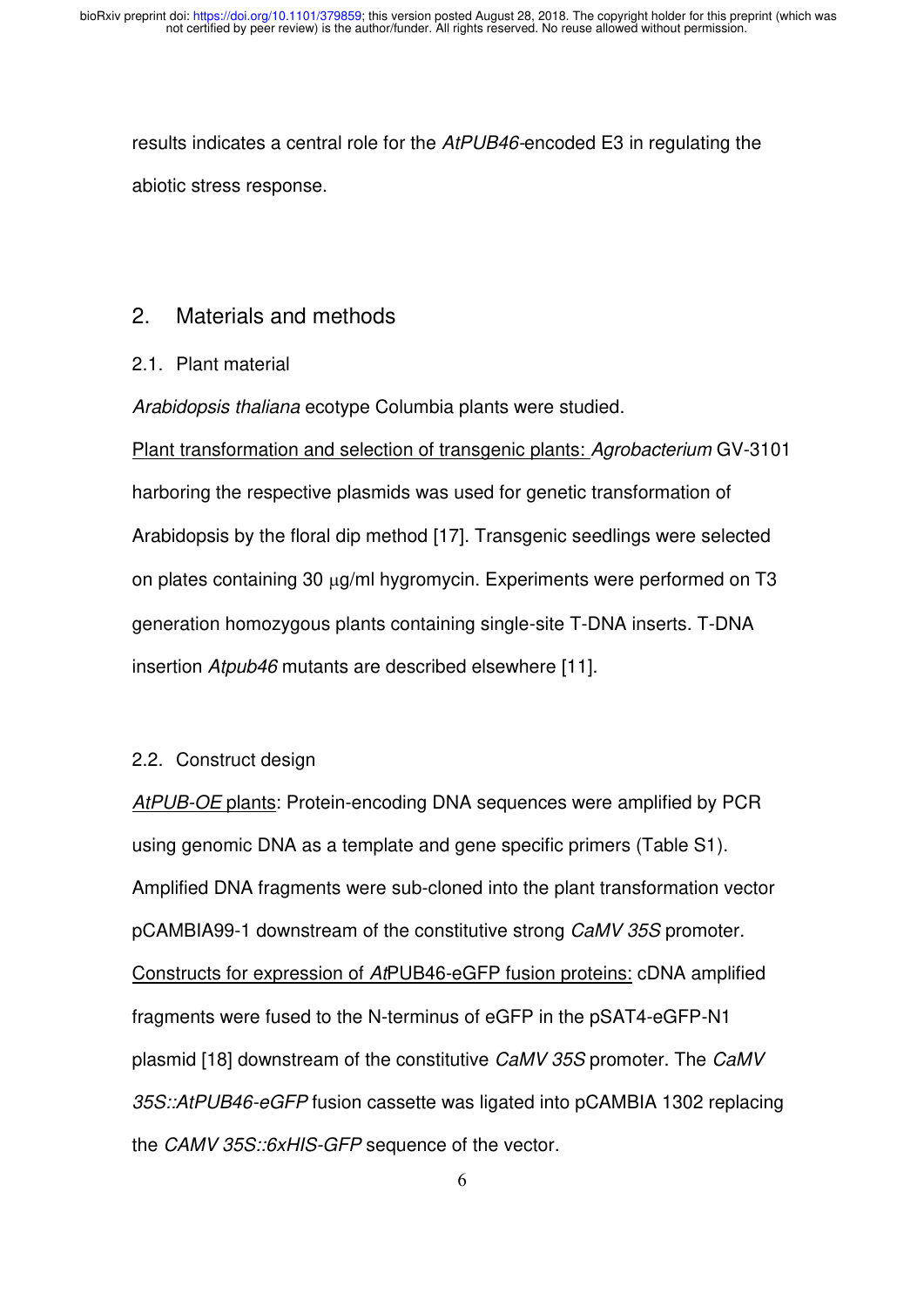#### 2.3. Transcript levels

RNA isolation, cDNA synthesis and RT-qPCR assay for determining relative steady state transcript levels were performed as previously described [19]. Primers are listed in Table S1.

#### 2.4. Plant growth and stress application

Surface sterilized seeds of the indicated genotypes were cold treated and sown in Petri dishes containing half strength Murashige and Skoog (0.5 x MS) nutrient solution mix [20]**,** 0.5% sucrose and 0.6% agarose, or in pots containing planting mix as previously described [21]. Plants were grown at 22-25  $^{\circ}$ C, 50% humidity under continuous light or a 12 hr light/dark regime. Where indicated, plates contained in addition the indicated concentrations of ABA, hygromycin, or abiotic-stress agents (NaCl, mannitol,  $H_2O_2$  or methyl viologen (MV)).

- 2.4.1. Drought tolerance: *AtPUB46-*OE and control WT plants were grown for 3 weeks in pots with equal amounts of potting mix under nonstressed conditions. Water was then withheld and plant wilting was followed daily for a further 2 weeks.
- 2.4.2. Seed germination and cotyledon greening assay: Surface-sterilized cold-treated seeds were sown on Petri plates containing 0.5 x MS, 0.7% agar and where indicated NaCl, mannitol, MV or ABA. Seed germination (root emergence) was scored 2 days after sowing for NaCl, mannitol and  $H_2O_2$  treatments, and after 6 days for ABA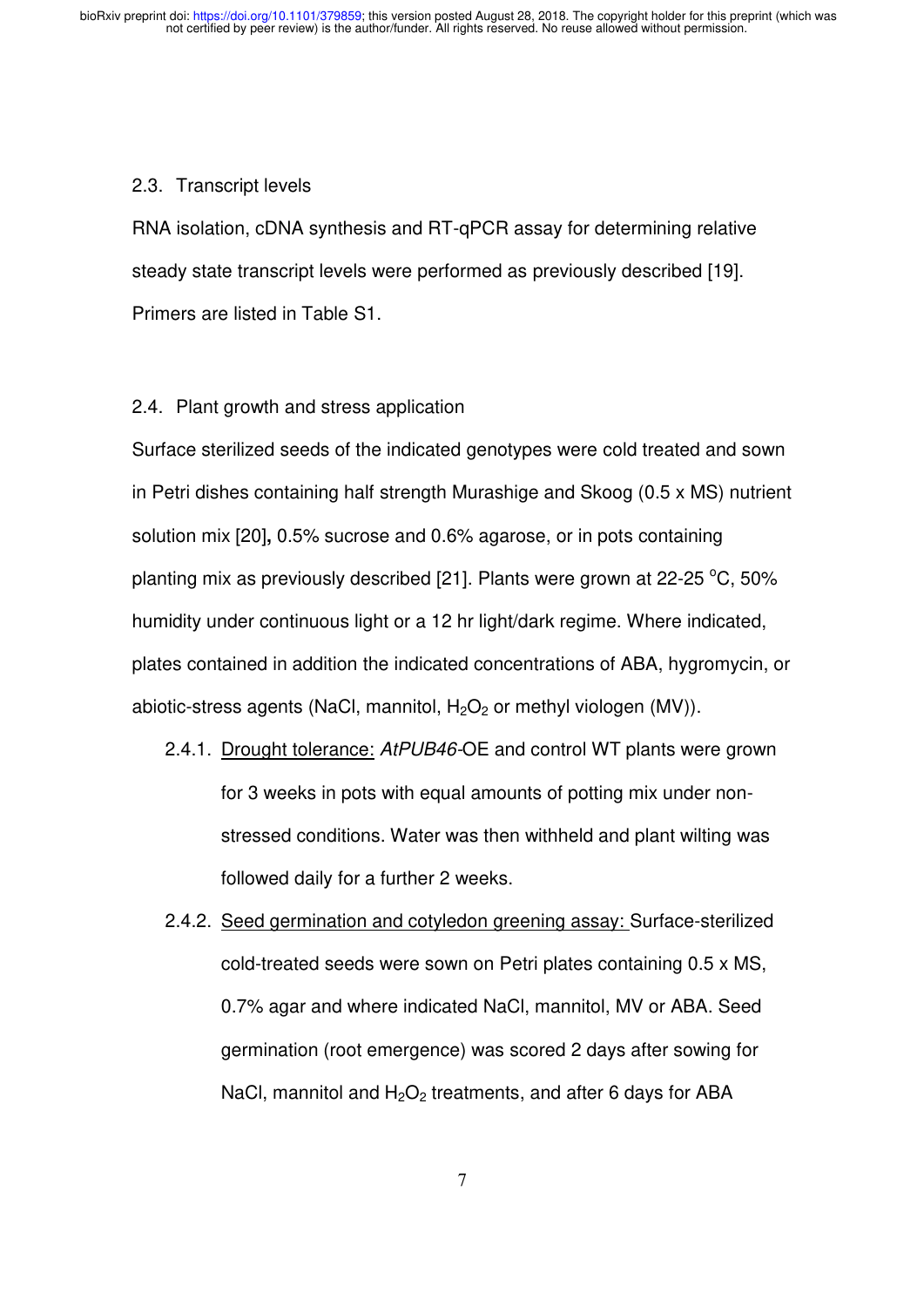treatment. Seedling greening was assayed 5 days after sowing for MV treatment, and 12 days after sowing for all other treatments.

- 2.5. Size of cotyledon and analysis of leaf epidermal cells
	- 2.5.1. Cotyledon surface area: 50 cotyledons were excised from 5 day old seedlings, and placed on glass plates together with a 25 mm<sup>2</sup> calibration scale. Plates were scanned using a HP Scanjet 5400C at 600 dpi.
	- 2.5.2. Epidermal cell size and number: The 3rd and 4th leaves of 5-weekold plants were painted with transparent nail polish. After drying, the painted layer was peeled off, and photographed using a light microscope. The number of stomata and pavement cells was determined using the cell counter plugin of ImageJ software as were the area of cotyledons and leaf epidermal cells. Stomatal and pavement cell density (number in mm<sup>2</sup>) was calculated. Stomatal index [Stomata \* 100/(Stomata + pavement cells)] was calculated according to Royer [22].
	- 2.5.3. Stomatal aperture area: 3rd and 4th leaves of 4-week-old plants were treated with stomata-opening buffer as previously described [23]. The lower epidermis was peeled off and the stomatal aperture area measured using the NIS-Elements D 4.2 software (Nikon, Japan).
- 2.6. Water loss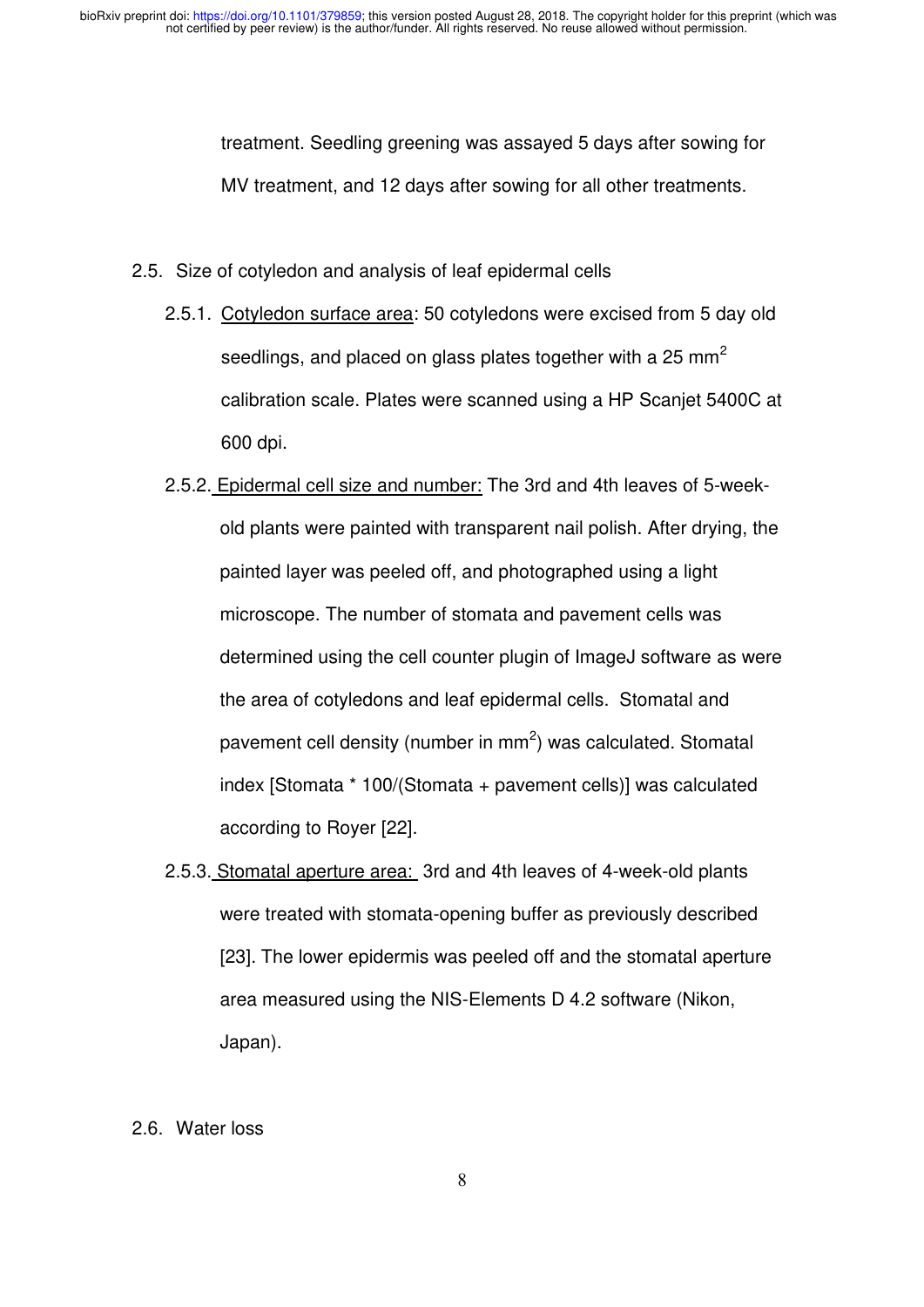Rosettes of one-month old plants were cut and placed on weigh boats with their abaxial side up. Rosette weight was determined immediately after cutting and at 10 min intervals. Weight of each rosette at different times after detachment was normalized to its weight at time zero.

#### 2.7. Photosynthetic efficiency

Photosynthetic efficiency of photosystem II was assayed in leaves of pot-grown plants using a MINI-PAM-II fluorometer (Walz GmbH, Effeltrich, Germany). Photosynthetic efficiency, presented as Fv/Fm was measured and calculated as previously described [11].

#### 2.8. Subcellular localization

Two-week old plate grown seedlings of transgenic plants expressing *35S::AtPUB46-eGFP* constructs were transferred to plates containing Whatman No. 1 filter paper soaked with 0.5 x MS, 0.5% sucrose, or with this medium containing in addition 200 mM NaCl, 400 mM mannitol, 1  $\mu$ M MV, or 100 mM  $H<sub>2</sub>O<sub>2</sub>$ . Plates were incubated for 6 h in the light, and roots were examined with a Zeiss LSM880 confocal microscope. Where indicated, roots of the harvested seedlings were also incubated for 5 min in DNA staining solution containing 1 mg/ml DAPI in 0.1% triton X-100.

#### 2.9. Statistical analysis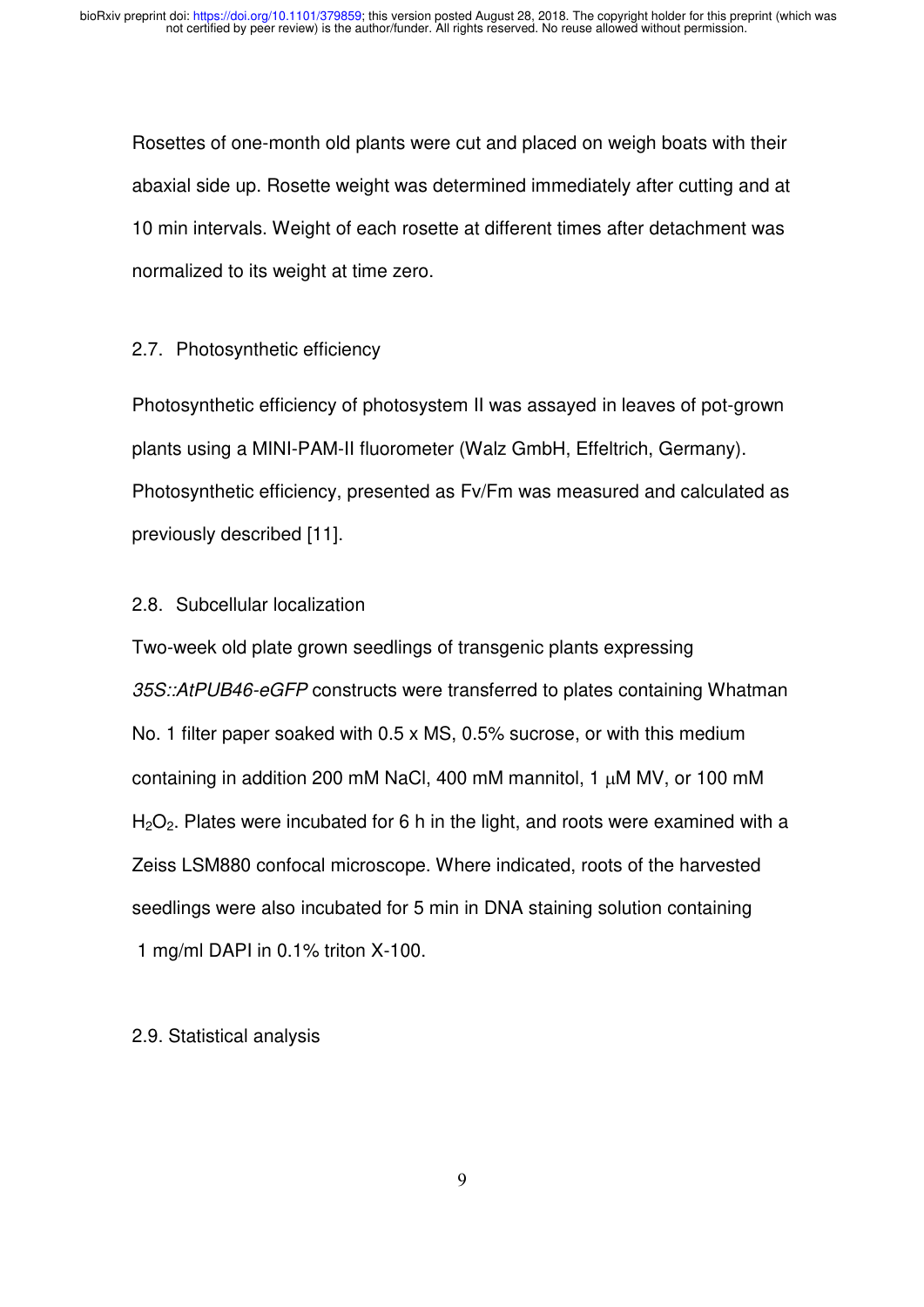Each experiment was performed at least three times with over 50 plants for each treatment. Results are presented as mean ± SE [calculated using SPSS software version 18, (SPSS Inc, Chicago, IL)]. Differences between groups were analyzed by Tukey's HSD post-hoc test (P≥0.05).

#### 3. Results

3.1. *AtPUB46-*OE plants display enhanced tolerance to drought stress

Arabidopsis plants were transformed with pCAMBIA encoding *CaMV 35S::AtPUB46*. Lines resulting from single T-DNA insertion events were selected, and seeds of the respective homozygous plants were collected. Steady-state transcript levels of *AtPUB46* in all transgenic lines were a thousand fold higher than the levels of the endogenous gene transcripts in WT seedlings (Fig. S1).

T-DNA insertion *Atpub46* mutants are hypersensitive to drought stress compared with WT plants [11]. We therefore challenged pot-grown *AtPUB46*- OE WT plants to 2 weeks of water withholding. *AtPUB46*-OE resulted in improved tolerance to drought stress (Fig. 1A-B). These results were essentially independent of the rosette size; data obtained from comparing drought sensitivity of *AtPUB46*-OE and WT plants of similar age (and different size), or similar size (and different age) were indistinguishable from those obtained from comparing same age plants. In contrast to WT plants in which the photosynthetic apparatus was hypersensitive to water withholding, in *AtPUB46*- OE plants the photosynthetic efficiency of irrigated plants was unaffected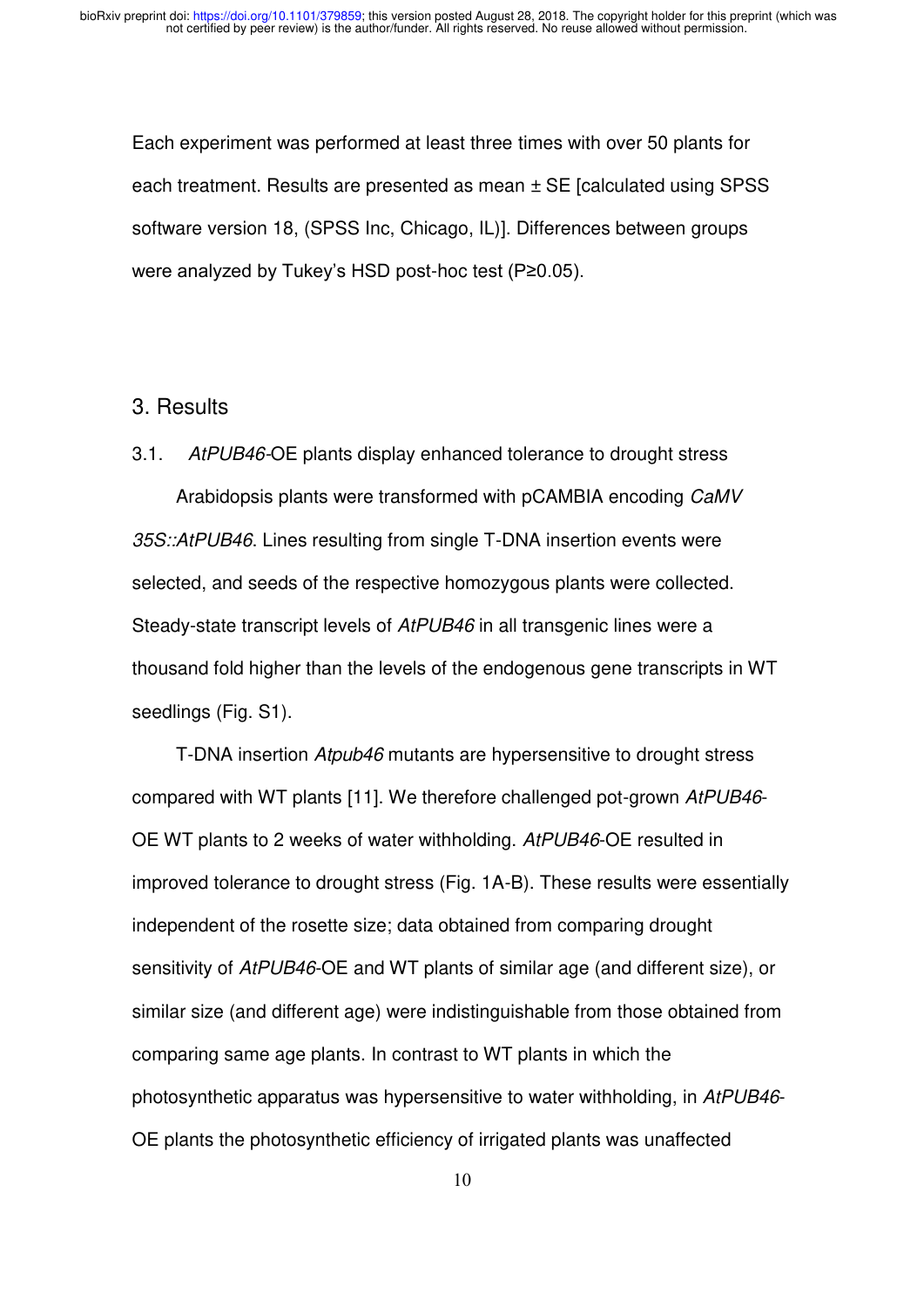throughout the experiment irrespective of the duration of water withholding (Fig. 1C).

#### 3.2. Overexpressing *AtPUB46* affects leaf and stomata morphology

*AtPUB46*-OE plants showed reduced leaf blade width but no difference in leaf length or the number of leaves in the rosette (Fig. 2A-C). The reduced leaf area results from a reduction in cell size rather than cell number (Fig. 2D-F). This was assayed by measurement of the size and density of pavement cells of the lower epidermis: these cells are significantly smaller in *AtPUB46*-OE plants than in WT plants (Fig. 2D-F) and cell density is correspondingly higher (Fig. 2G). Interestingly, cotyledons of the *AtPUB46*-OE seedlings were also smaller than those of WT seedlings (Fig. S2).

Changes in drought tolerance may result from altered water loss from the leaves. However, water loss from detached rosettes of WT and *AtPUB46*-OE was not significantly different (Fig. 3A), indicating that transpiration rates of these plants may be similar and not the reason for the enhanced drought tolerance of the *AtPUB46*-OE plants. We therefore looked in greater detail at the stomata of the lower epidermis of the rosette leaves. Overall, stomata of *AtPUB46*-OE plants were smaller than those of WT plants and *Atpub46*-T-DNA insertion mutants (Fig. 3B). Whereas stomatal density was similar in all the studied plant genotypes (Fig. 3C), the stomatal index was significantly lower in leaves of *AtPUB46*-OE plants than in WT and T-DNA insertion mutants (Fig. 3D). Stomatal pore area was measured both in open and in induced-closed states. When fully open, the stomatal pore area of *AtPUB46*-OE plants is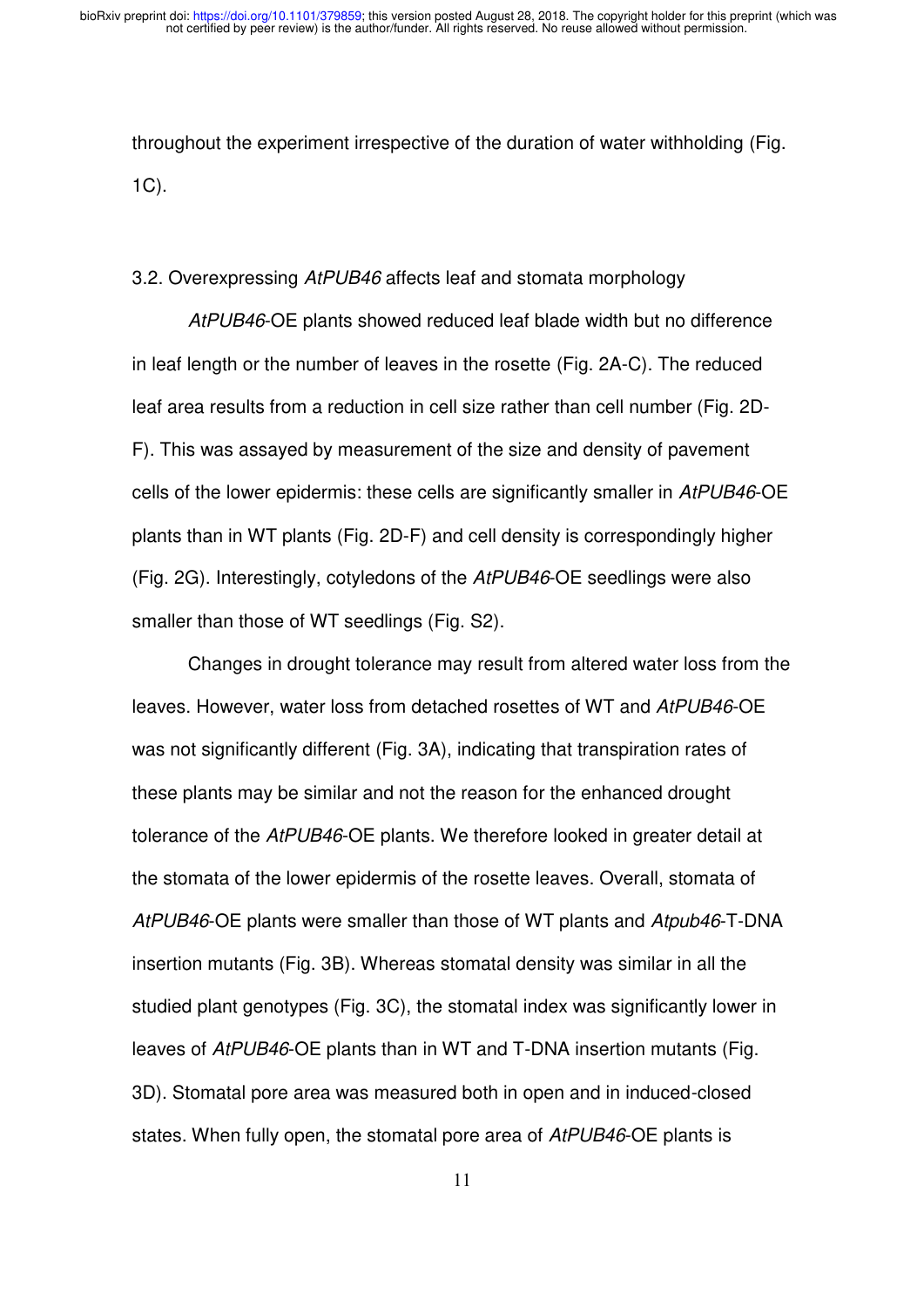smaller than that of WT and T-DNA insertion mutants. Stomata of all tested lines were responsive to ABA. In the ABA-induced closed state, the stomatal pore area of the *AtPUB46*-OE plants was similar to that of WT plant, whereas the pore area of the *Atpub46*-T-DNA insertion mutants was larger (Fig. 3E).

3.3. Overexpressing *AtPUB46* affects seed germination and greening We assayed germination of *AtPUB46*-OE under abiotic stress conditions. Under control conditions, germination of seeds was indistinguishable from that of WT seeds, reaching essentially 100% germination (Fig. 4). However, under stress conditions there was a clear difference between control and OE plants: WT seed germination in 150 mM NaCl was reduced by ca. 50% whereas germination of the *AtPUB46*-OE seeds was only slightly affected (Fig. 4A). In contrast a similar degree of inhibition of germination was observed in WT and *AtPUB46*-OE plants in response to osmotic stress administrated by 300 mM mannitol (Fig. 4B), and to hormone treatment with 1  $\mu$ M ABA (Fig. 4C). Seed germination of *AtPUB46*-OE plants was more sensitive to 5 mM H<sub>2</sub>O<sub>2</sub> than WT (Fig. 4D). Unlike its differential effect on root emergence, NaCl inhibition of root development was similar in WT and *AtPUB46-*OE plants (Fig. S3).

We also determined the effect of different stress agents on seedling greening of WT and *AtPUB46*-OE. Under normal conditions, 100% of the seedlings of all tested genotypes are green (Fig. 5 & Fig. S4). In the presence of 150 mM NaCl, ca. 50% WT seedlings remained green 12 days after sowing, whereas almost all *AtPUB46*-OE seedlings were bleached by the same treatment (Fig. 5A). A similar percent of green seedlings in WT and *AtPUB46*-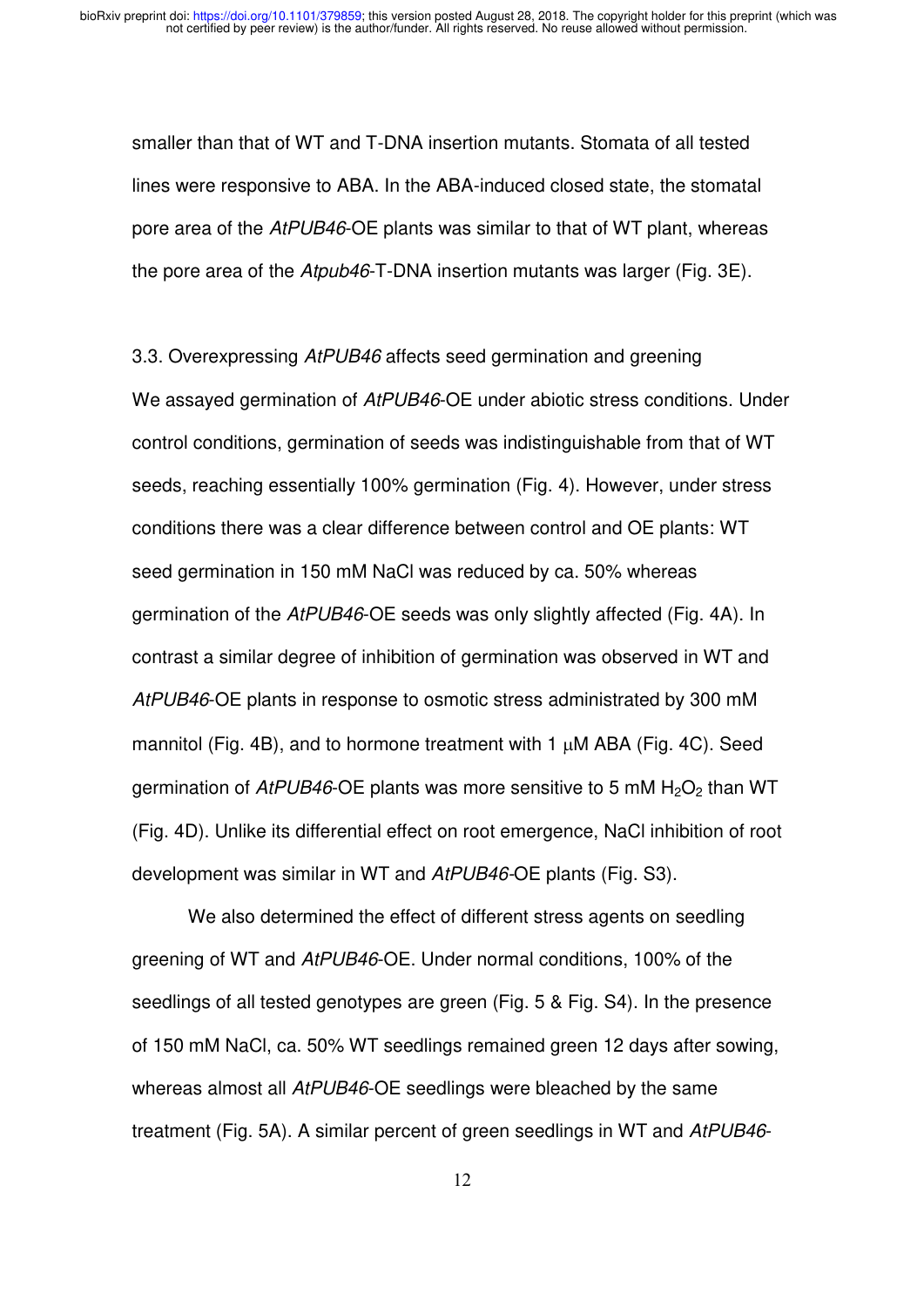OE was observed in response to osmotic stress with 300 mM mannitol, and in response to 1  $\mu$ M ABA (Fig. 5B & C). 5 mM  $H_2O_2$  reduced the greening of WT and *AtPUB46*-OE seedlings with the *AtPUB46*-OE seedlings being more sensitive than WT (Fig. 5D). In contrast, a higher percentage of the *AtPUB46*- OE seedlings remained green when exposed to oxidative stress by the photosynthesis-dependent agent MV (Fig. 5E).

#### 3.4. *At*PUB46 subcellular localization

To determine the subcellular distribution of *At*PUB46 we transformed Arabidopsis with pCAMBIA-*CaMV 35S::AtPUB46-eGFP*. The fluorescent *At*PUB46-eGFP protein was detected in the cytosol (Fig. 6A). Treatment with the stress agents NaCl, mannitol and MV did not affect the strength or localization of the fluorescent signal (Fig. 6B-D). In contrast, roots of plants treated with 100 mM  $H_2O_2$  showed an additional strong nuclear fluorescent signal (Fig. 6E, arrows). Nuclear localization in response to  $H_2O_2$  treatment was confirmed by co-localization of the *At*PUB46-eGFP fluorescent protein with the DAPI DNA binding probe (Fig.  $6F-H$ ). In contrast,  $H_2O_2$  treatment did not significantly affect the cellular localization of the eGFP tag, when expressed alone (Fig. S5), suggesting that the translocation to the nuclei was AtPUB46 dependent.

#### 4. Discussion

4.1. *AtPUB46* is involved in the plant response to abiotic stress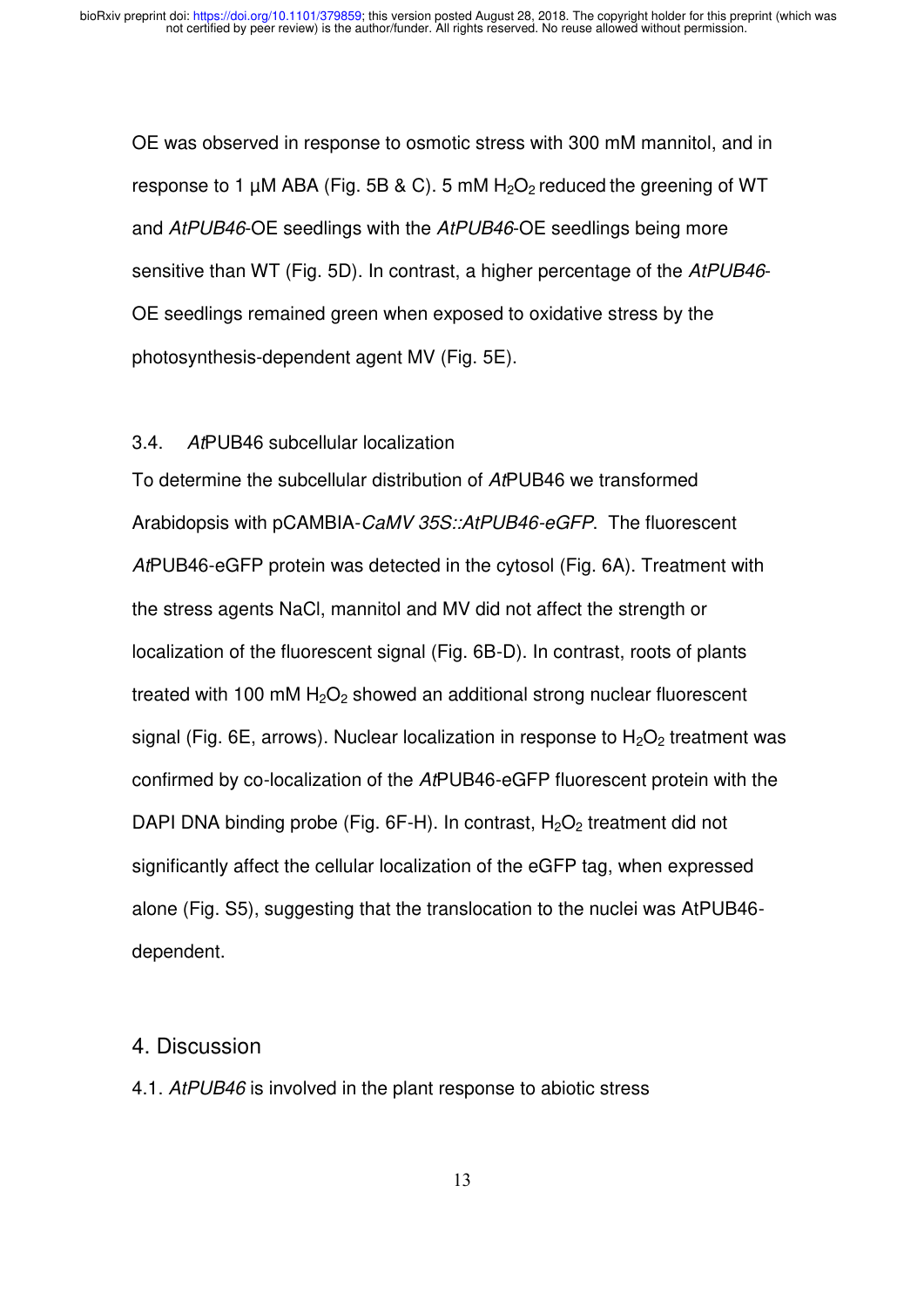T-DNA insertion *Atpub46* mutants are hypersensitive to drought stress and water withholding affects their photosynthesis efficiency compared with WT plants [11]. These findings indicate a major role for *AtPUB46* in plant drought tolerance [11]. Here we show that overexpressing *AtPUB46* plants leads to enhanced tolerance to drought both with respect to wilting and photosynthesis under water stress. These results extend and confirm the role of AtPUB46 E3 in the response to water stress.

Monomeric E3s of the PUB-family are frequently involved in the plant stress response both as positive or negative regulators [4, 5, 8-10, 16, 24-27]. Our results indicate that *AtPUB46* is a positive regulator of the response to drought as OE plants display improved tolerance and knock-down mutants are hypersensitive [11]. This is similar to OE of rice *OsPUB15* [28], or wheat *TaPUB1* [29] in transgenic rice or *Nicotiana benthamiana,* respectively, which also increased drought tolerance. This is in marked contrast to the majority of PUB genes that have been studied where overexpression resulted in hypersensitivity to drought [30-35].

 Overexpressing *AtPUB46* had differential effects on the plant response to different abiotic stress agents: seeds of *AtPUB46-*OE plants showed better germination than WT in the presence of 150 mM NaCl. In contrast, salt induced a higher extent of bleaching in the developed seedlings. Similar results were reported in durum wheat where salt and osmotic stresses affected germination and later developmental stages differently [36]. Moreover, the capacity of three Arabidopsis *RS* mutants (*RS17, RS19* and RS20) to tolerate NaCl was shown to be dependent on the developmental stage, differences being observed only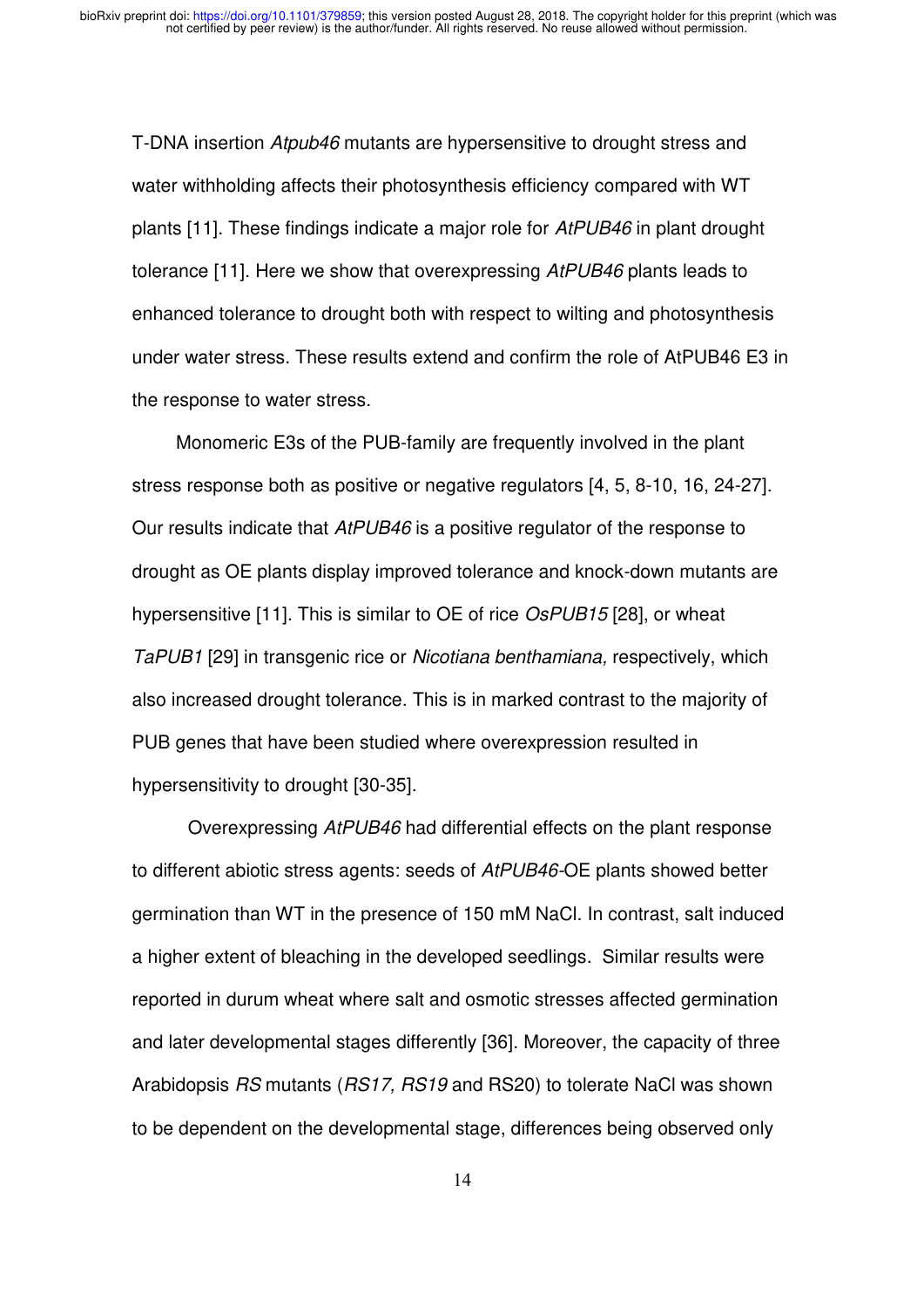at germination [37]. The differential effect on inhibition of germination compared with seedling greening between WT and *AtPUB46*-OE can be attributed to the toxic effect of the salt, rather than to its osmotic component, since a similar extent of osmotic stress, administrated by with 300 mM mannitol instead of 150 mM NaCl, did inhibit germination and greening differentially. Furthermore, ABA, the plant hormone related to abiotic stresses such as water-, osmotic- and saltstresses (for a recent review see [38]) did not affect the sensitivity to inhibition of germination and greening of *AtPUB46*-OE plants, indicating that the NaCl response is not mediated by osmotic stress or ABA. Interestingly, ABA also does not affect the steady state levels of *AtPUB46-*transcripts [11]*.* Furthermore, whereas overexpressing *AtPUB46* dramatically decreased seedling greening in the presence of NaCl, knocking-down *PUB46* did not alter the fraction of green seedlings following the same treatment [11], suggesting that seedling greening in the presence of NaCl is not simply affected by the protein levels of AtPUB46, but has a more complex regulation.

Our data suggest that although salt-, osmotic-, and oxidative stress share some common components (for example, salt stress has an osmotic component, and both salt and water stress induce oxidative stress [39]), the mechanisms of the plant response to salt-, osmotic-, and oxidative stress are nevertheless distinct. Differences in the physiological responses to salt- and water stress have been attributed to genes whose activities control the transport of salt ions across membranes; these salt-specific effects may impact later growth more than germination [40]. Moreover, transcriptome and proteome analyses of plants exposed to drought- or salt stress, revealed that despite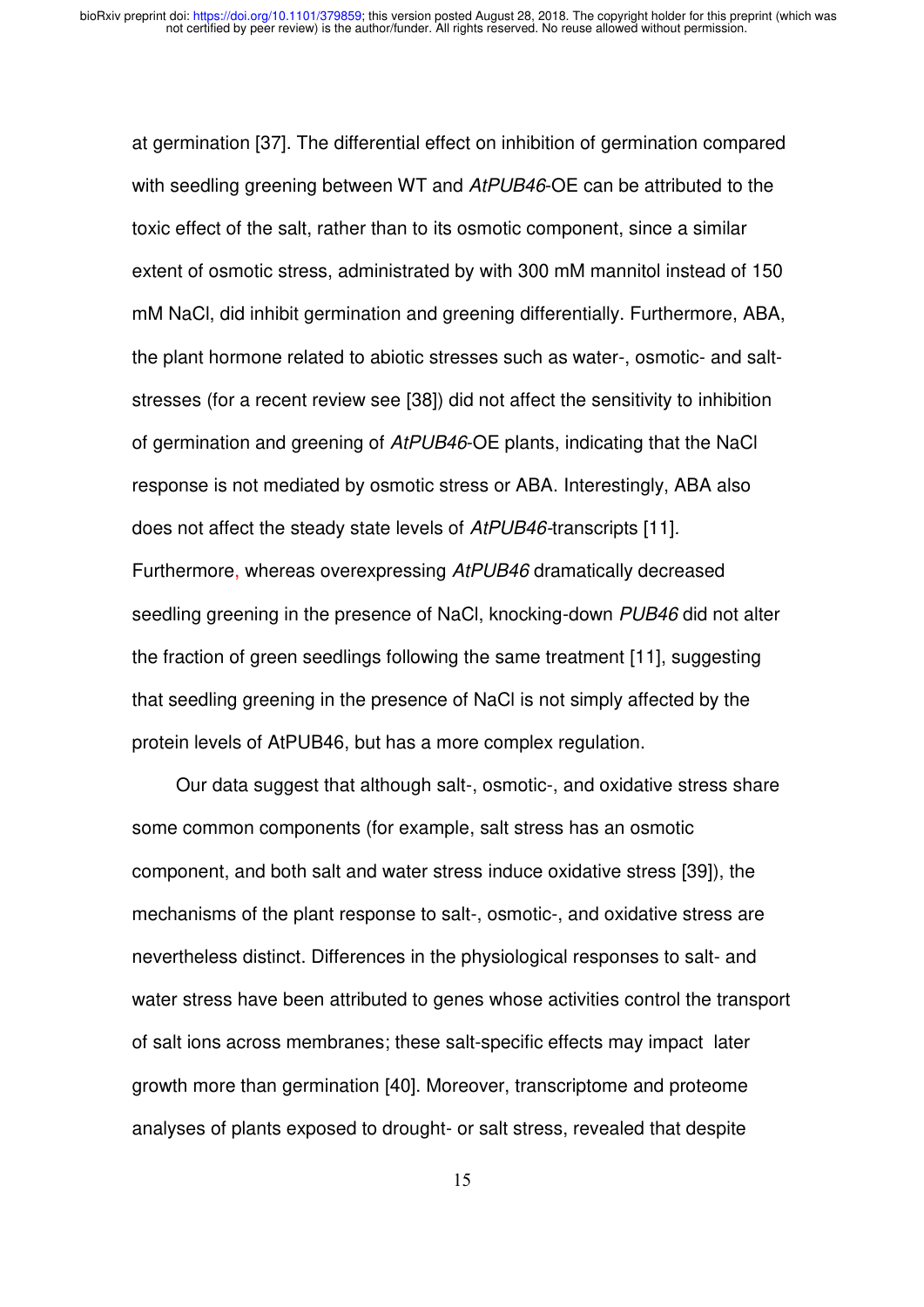significant overlap in the pattern of gene and protein expression, each stress also affected a specific set of genes or proteins, suggesting that the molecular impact of these stresses is not redundant [41-47].

Furthermore, ROS administrated by the addition of  $H_2O_2$  or MV (inducer of O<sub>2</sub><sup>)</sup> had different effects on the AtPUB46-OE plants. Although different ROS may react with and oxidize biological molecules such as lipids, carbohydrates, nucleic acids and proteins [48], ROS agents differ in their reactivity level, life span and their capacity to translocate within the cell or even between cells. MV is known to mediate electron transfer to molecular oxygen at the acceptor site of PSI [49]. The resulting short lived  $O_2$  may react with molecules in its vicinity which can be hydrogenated to yield highly reactive hydroxyl radicals, or converted by superoxide dismutase to  $H_2O_2$  [50].  $H_2O_2$  is a less reactive ROS that may even diffuse across membranes via aquaporin channels. As a result,  $H<sub>2</sub>O<sub>2</sub>$ , as well as other ROS also act in signaling in plants [50].

4.2. Drought tolerance of *AtPUB46*-OE may result from reduced stomatal pore area and index

The increased drought tolerance of plants with small leaves is often due to reduced transpiration from the smaller leaf area and by redirection of energy to processes involved in drought tolerance [51, 52]. Almost all transpiration occurs via the stomata, and conductance through stomata is modulated by their aperture and density [53]. Although leaves of *AtPUB46*-OE are smaller than those of WT plants, their stomatal density is unaltered. Stomata of the *AtPUB46-*OE plants have reduced aperture compared with WT plants and rates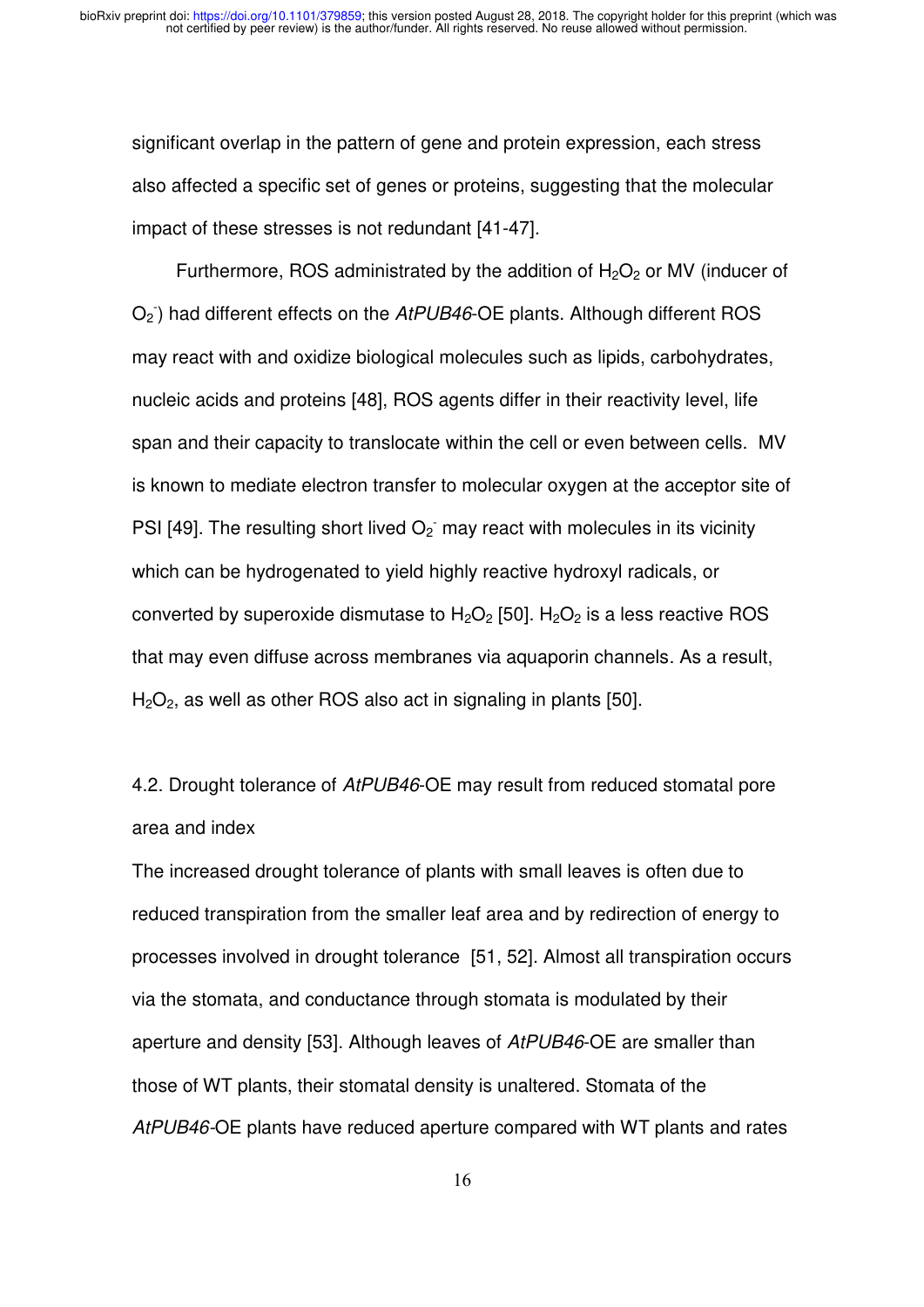of water loss from rosettes of *AtPUB46-*OE plants were not significantly different from those of WT rosettes. When we compared plants of similar rosette size (achieved by comparing *AtPUB46*-OE plants with younger WT plants) we observed improved drought tolerance of the *AtPUB46*-OE plants. Thus, leaf size in itself is probably not the direct cause of the reduced transpiration. Increased drought tolerance was observed in tomato plants that overexpressed the transcription factor SlDREB [54]. *SlDREB*-OE plants have suppressed GA biosynthesis and leaf expansion, reduced stomatal density and enhanced drought resistance. Overexpressing Arabidopsis *GIBBERELLIN METHYL TRANSFERASE 1* (*AtGAMT1*) in tomato increased drought tolerance [55]. Overexpressing *AtGAMT1* inhibited the expansion of leaf epidermal cells, leading to the formation of smaller guard cells resulting in smaller stomata with reduced stomatal pores, and corresponding reduced stomatal conductance [55]. We therefore argue that the impact of overexpressing *AtPUB46* on drought tolerance results primarily from a decrease in stomatal pore area and index, and not from reduced leaf size.

#### 4.3. *At*PUB46 subcellular localization

The AtPUB46-eGFP fusion protein was detected in the cytoplasm. This subcellular localization is in agreement with subcellular prediction algorithms [56] and suggests that protein targets of PUB46 may consist primarily of cytoplasmic proteins. Treatment of seedlings with  $H_2O_2$ , but not with NaCl, mannitol or MV, resulted in localization of AtPUB46 in the nucleus in addition to the cytosol. Analysis of the amino acid sequence of PUB46 for putative NLS,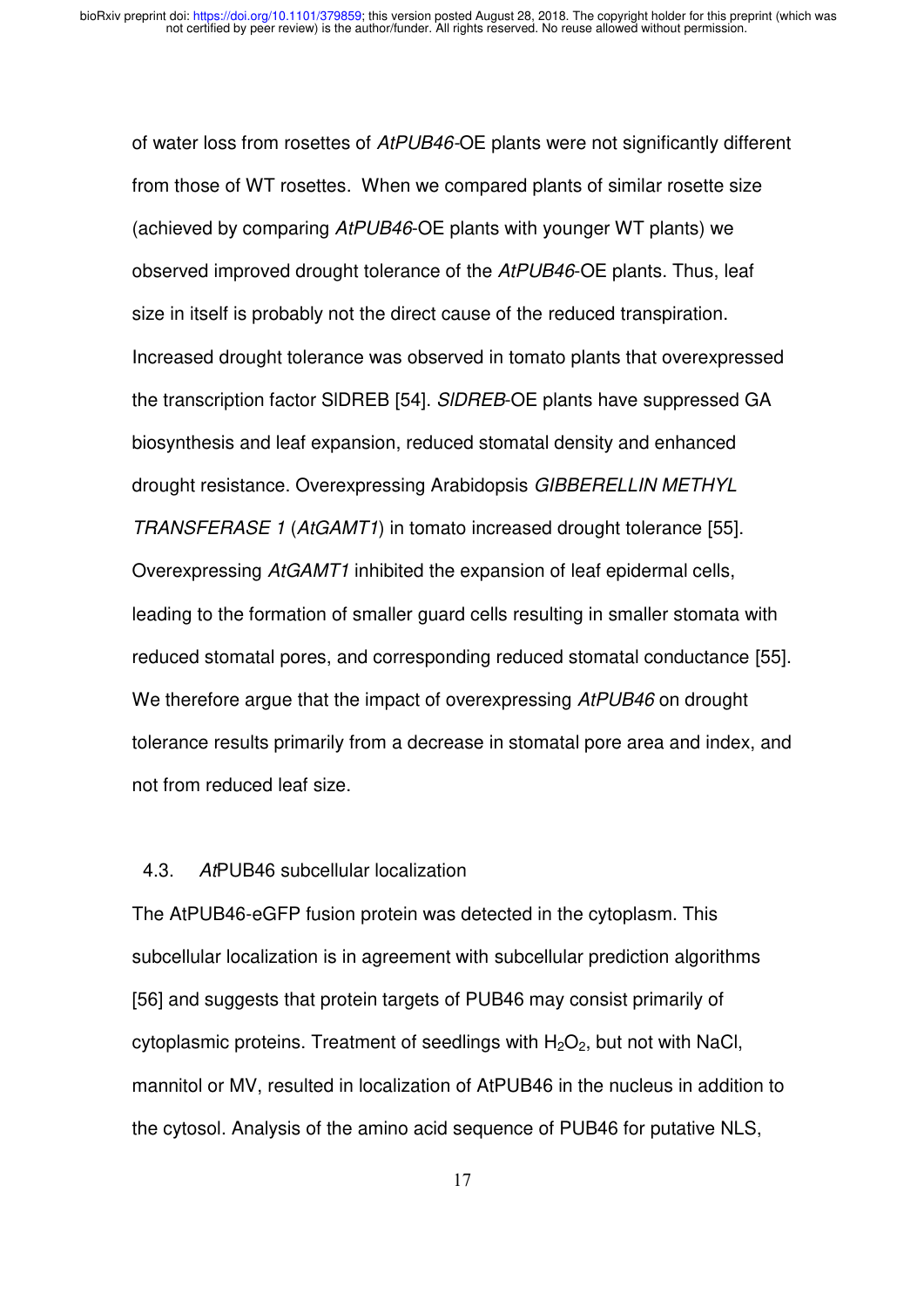reveals that it does not appear to have a "strong" NLS. It has two 'suboptimal' putative NLSs suggested by the cNLS Mapper and seqNLS algorithms [57, 58]. Interestingly, the score awarded to these sequences by the cNLS Mapper software is "localized to both nucleus and cytoplasm". Indeed, this is what is expected of a modulated-localization signal which allows the protein localization to be modified. Proteasomes are present in both the cytoplasm and the nucleus [1-3]. Proteasome subunits are synthesized in stoichiometric amounts suggesting that transcription of their genes is coordinately regulated. Under a multitude of mild stress conditions proteasome levels rapidly rise concomitant with the need for removal of irreversibly damaged proteins and they may relocalize in response to localized concentrations of degradation substrates [59]. Thus, our finding suggests that although AtPUB46 appears within the cytosol, it translocates to the nucleus in response to specific signals, such as  $H_2O_2$ , implying the likelihood of nuclear degradation substrates. Subcellular localization of *At*PUB44 was altered by treatment with the plant hormones auxin and ABA, but was not affected by ethylene and gibberellin [27]. Similarly the COP1 E3 moves between the cytosol and the nucleus where it appears to function [45].

#### 4.4. Concluding remarks

In a previous study, we showed that although *At*PUB46, *At*PUB47 and *At*PUB48 are very similar proteins encoded by paralogous genes, *At*PUB46 has an unique function in the response to water stress as single homozygous mutants of *AtPUB46* are hypersensitive to water stress [11]. Here we extend our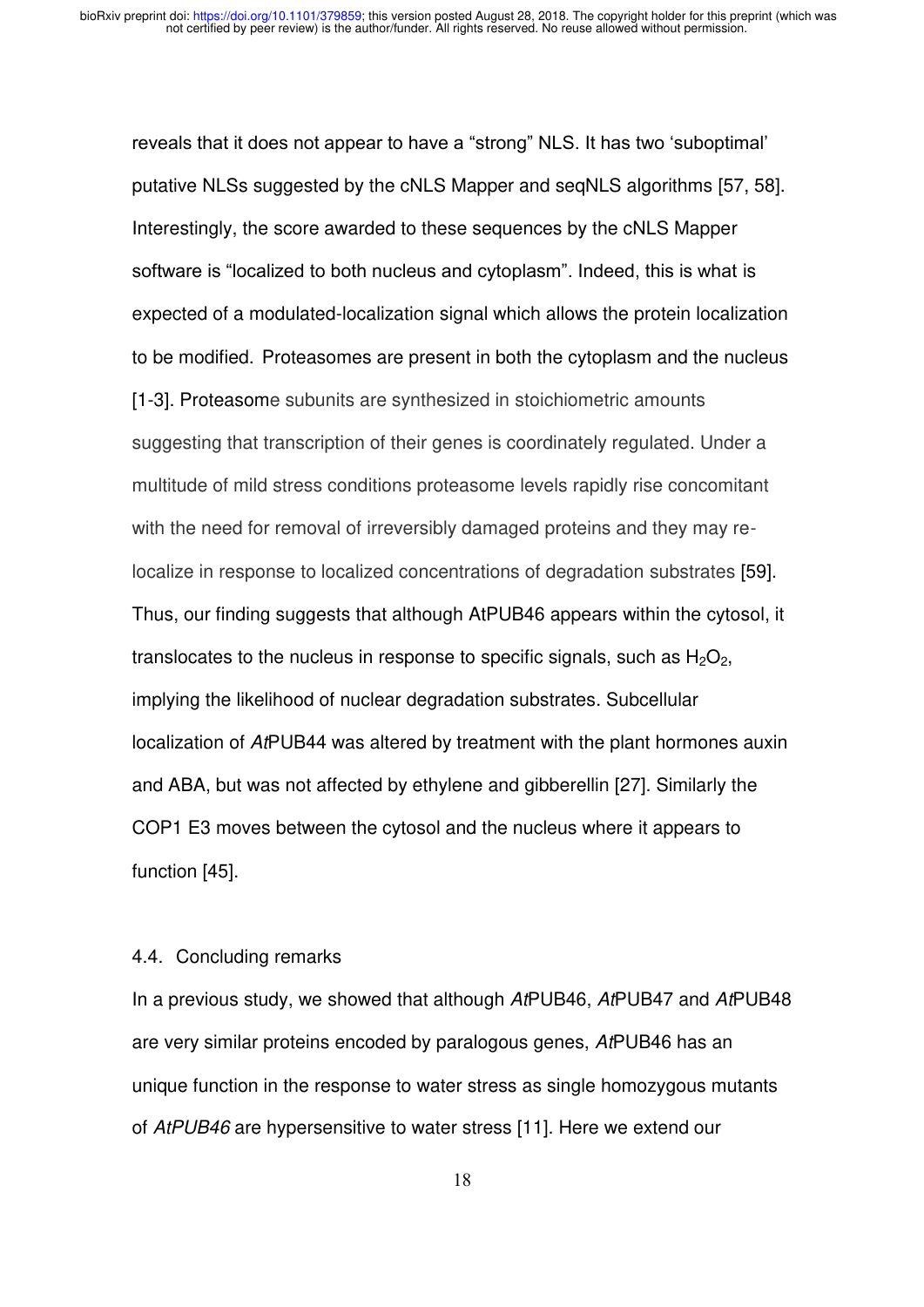analysis of the role of this E3 in the stress response with plants that overexpress *AtPUB46. AtPUB46*-OE plants display enhanced drought tolerance, and a complex response towards salt and oxidative stresses. Although overexpressing *AtPUB46* results in reduced leaf and stomata pore size and index, these structural changes do not suffice to explain the increased drought tolerance of the *AtPUB46-*OE plants. We therefore attribute the differential response to the various abiotic stresses examined here to an effect on cellular proteostasis. The *At*PUB46 target protein(s) whose degradation enhances plant tolerance to drought and oxidative stress remain to be identified.

#### Acknowledgments

 This work is supported by a grant from the Israel Science Foundation (to DR and DBZ) and by the I-CORE Program of the Planning and Budgeting Committee and the Israel Science Foundation (Center No. 757, to DBZ). DBZ is the incumbent of The Israel and Bernard Nichunsky Chair in Desert Agriculture, Ben-Gurion University of the Negev.

Supporting Information

Appendix A – Figures S1-S5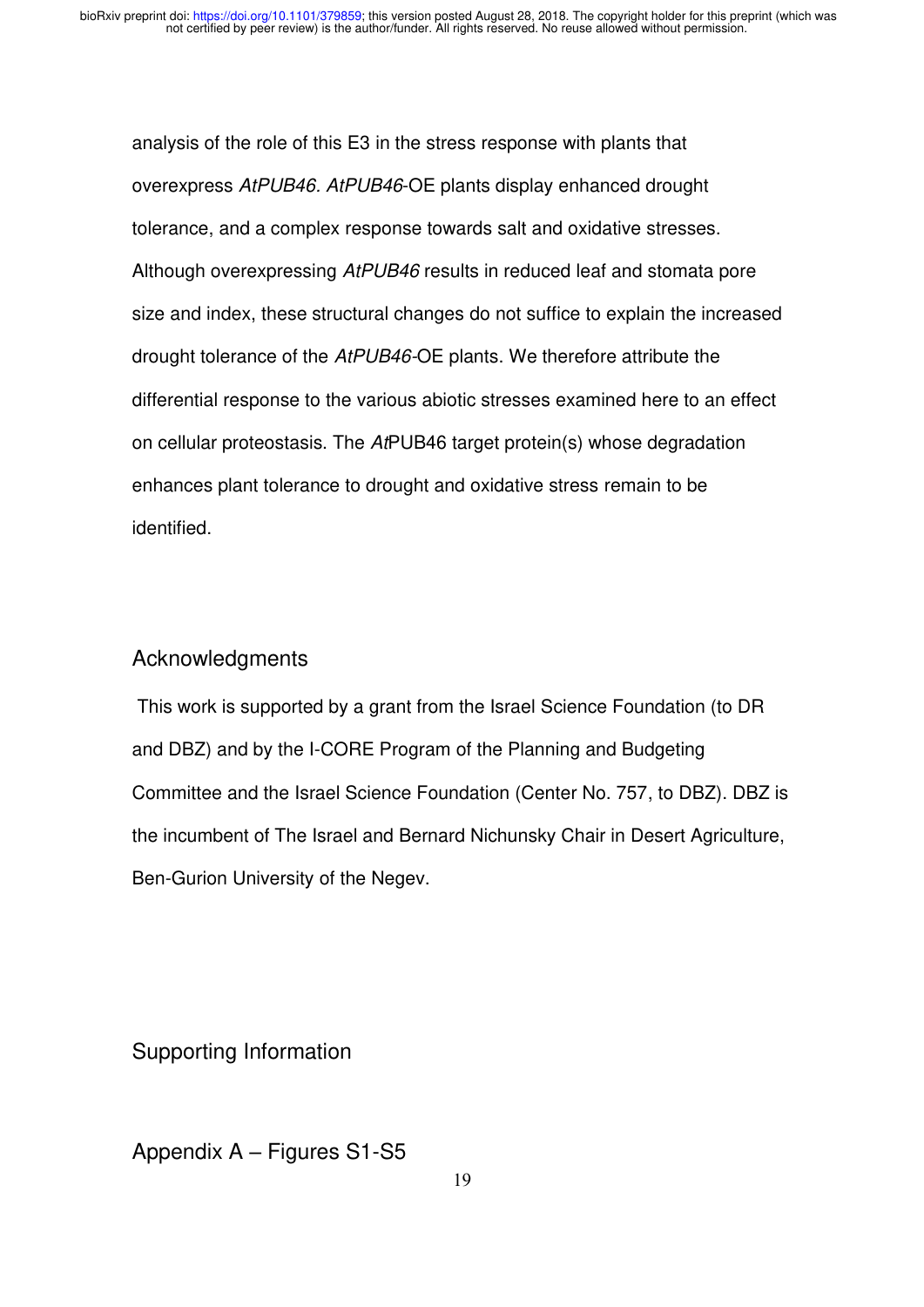**Figure S1.** Relative expression of the *AtPUB46* in the respective

overexpressing plants.

**Figure S2**. Area of cotyledons of *Atpub46* T-DNA insertion mutants and

*AtPUB46-*OE plants.

Figure S3. Effect of NaCl on root length.

Figure S4. Effects of overexpressing *AtPUB46* on seedling greening.

Fig. S5. Effect of  $H_2O_2$  treatment on the cellular localization of eGFP.

Appendix A – Table S1

**Table S1.** List of primers used in this study.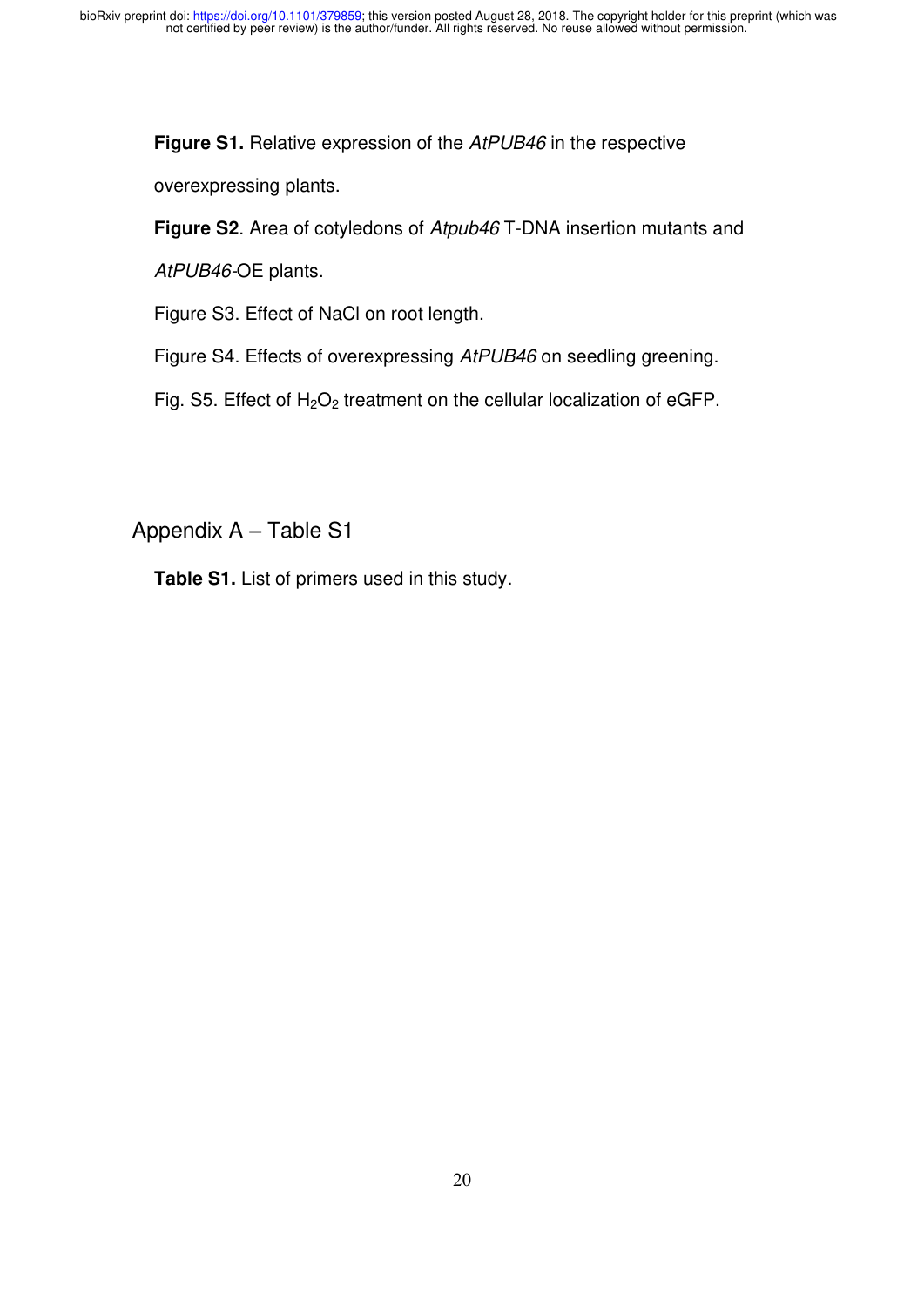#### **References**

- [1] A. Hershko, A. Ciechanover, The ubiquitin system, Annu. Rev. Biochem. 67 (1998) 425-479.
- [2] R.D. Vierstra, The ubiquitin-26S proteasome system at the nexus of plant biology, Nat. Rev. Mol. Cell Biol. 10 (2009) 385-397.
- [3] A. Sadanandom, M. Bailey, R. Ewan, J. Lee, S. Nelis, The ubiquitinproteasome system: central modifier of plant signalling, New Phytol. 196 (2012) 13-28.
- [4] S.L. Stone, Role of the ubiquitin proteasome system plant response to Abiotic Stress, in: Int. Rev. Cell Mol. Biol. 2018, in press.
- [5] M. Trujillo, News from the PUB: plant U-box type E3 ubiquitin ligases, J. Exp. Bot. 69 (2018) 371-384.
- [6] K. Shu, W. Yang, E3 ubiquitin ligases: ubiquitous actors in plant development and abiotic stress responses, Plant Cell Physiol. 58 (2017) 1461-1476.
- [7] D.C. Haak, T. Fukao, R. Grene, Z.H. Hua, R. Ivanov, G. Perrella, S. Li, Multilevel regulation of abiotic stress responses in plants, Front. Plant Sci. 8 (2017) 24.
- [8] L. Chen, H. Hellmann, Plant E3 ligases: flexible enzymes in a sessile world, Mol. Plant, 6 (2013) 1388-1404.
- [9] J.H. Lee, W.T. Kim, Regulation of abiotic stress signal transduction by E3 ubiquitin ligases in Arabidopsis, Mol. Cells, 31 (2011) 201-208.
- [10] W.J. Lyzenga, S.L. Stone, Abiotic stress tolerance mediated by protein ubiquitination, J. Exp. Bot. 63 (2012) 599-616.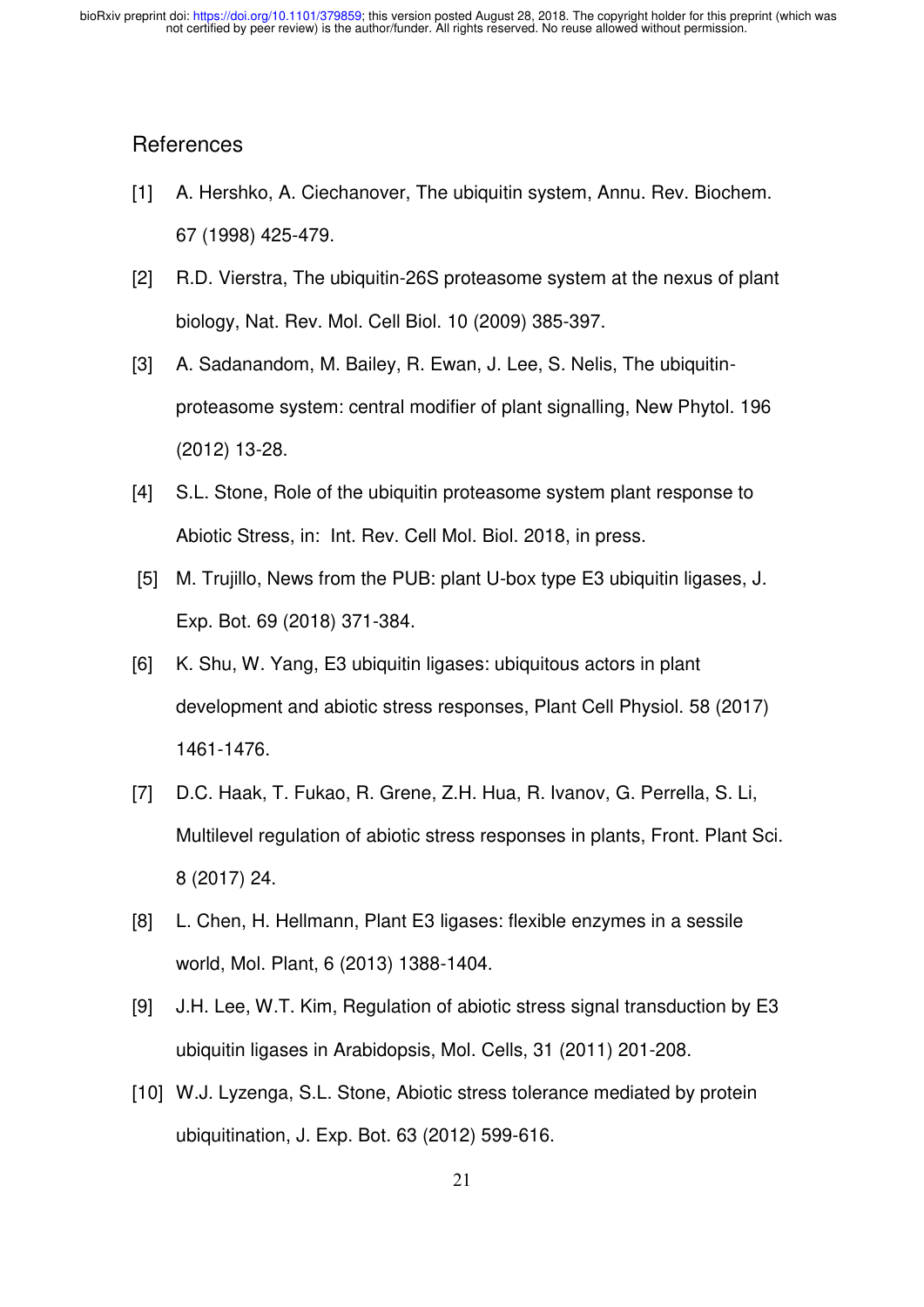- [11] G. Adler, Z. Konrad, L. Zamir, A.K. Mishra, D. Raveh, D. Bar-Zvi, The Arabidopsis paralogs, *PUB46* and *PUB48*, encoding U-box E3 ubiquitin ligases, are essential for plant response to drought stress, BMC Plant Biol. 17 (2017) 8.
- [12] C. Azevedo, M.J. Santos-Rosa, K. Shirasu, The U-box protein family in plants, Trends Plant Sci, 6 (2001) 354-358.
- [13] J. Wiborg, C. O'shea, K. Skriver, Biochemical function of typical and variant *Arabidopsis thaliana* U-box E3 ubiquitin-protein ligases, Biochem. J. 413 (2008) 447-457.
- [14] M. Peifer, S. Berg, A.B. Reynolds, A repeating amino acid motif shared by proteins with diverse cellular roles, Cell 76 (1994) 789-791.
- [15] Y. Mudgil, S.H. Shiu, S.L. Stone, J.N. Salt, D.R. Goring, A large complement of the predicted Arabidopsis ARM repeat proteins are members of the U-box E3 ubiquitin ligase family, Plant Physiol. 134 (2004) 59-66.
- [16] S.L. Stone, The role of ubiquitin and the 26S proteasome in plant abiotic stress signaling, Frontiers in Plant Science, 5 (2014) 135.
- [17] S.J. Clough, A.F. Bent, Floral dip: a simplified method for *Agrobacterium*mediated transformation of *Arabidopsis thaliana*, Plant J. 16 (1998) 735- 743.
- [18] T. Tzfira, G.-W. Tian, B.t. Lacroix, S. Vyas, J. Li, Y. Leitner-Dagan, A. Krichevsky, T. Taylor, A. Vainstein, V. Citovsky, pSAT vectors: a modular series of plasmids for autofluorescent protein tagging and expression of multiple genes in plants, Plant Mol. Biol. 57 (2005) 503-516.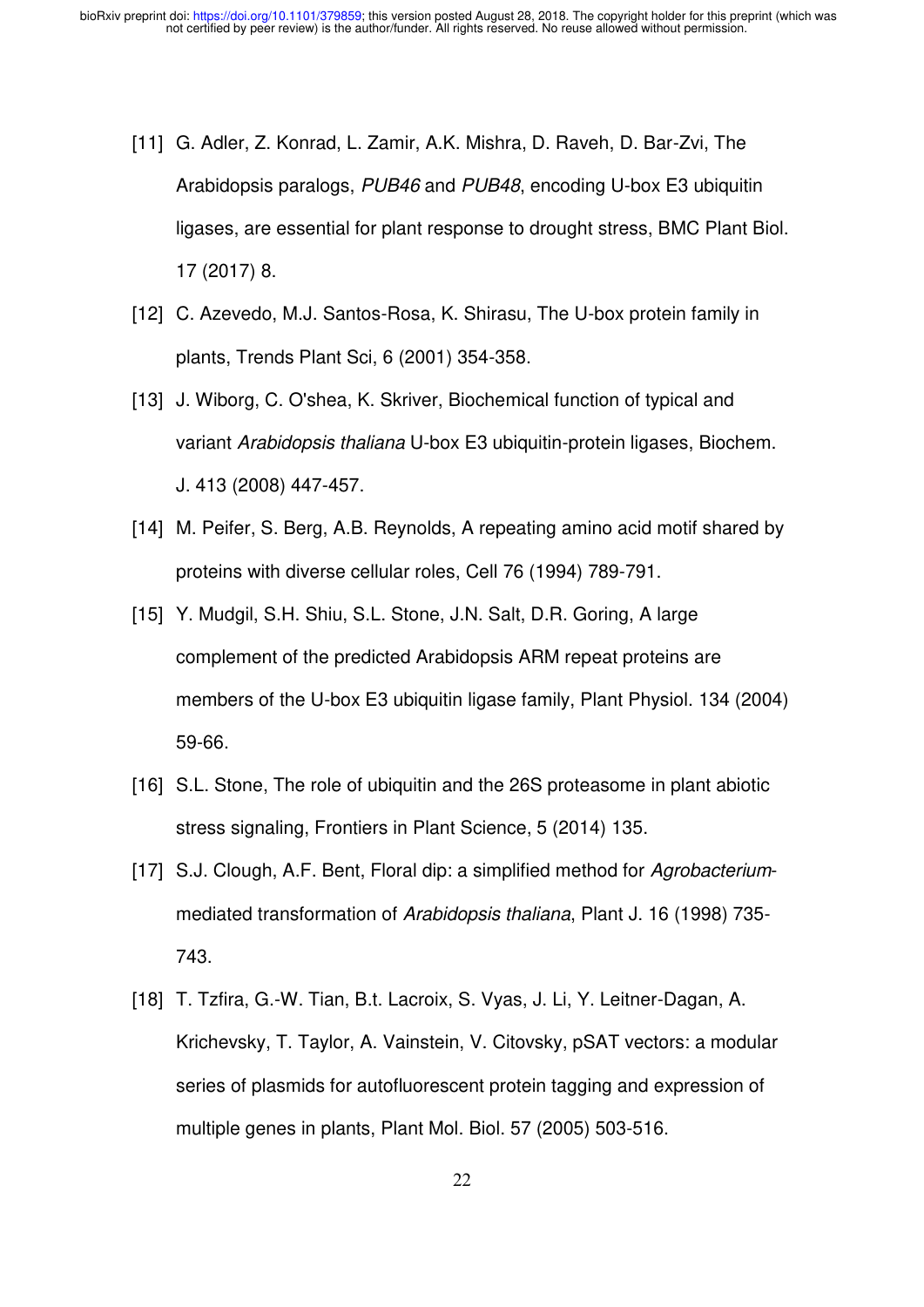- [19] D. Shkolnik-Inbar, G. Adler, D. Bar-Zvi, ABI4 downregulates expression of the sodium transporter *HKT1;1* in Arabidopsis roots and affects salt tolerance, Plant J. 73 (2013) 993-1005.
- [20] T. Murashige, F. Skoog, A revised medium for rapid growth and bio assays with tobacco tissue cultures, Physiol. Plantar. 15 (1962) 473-497.
- [21] G. Adler, E. Blumwald, D. Bar-Zvi, The sugar beet gene encoding the sodium/proton exchanger 1 (BvNHX1) is regulated by a MYB transcription factor, Planta 232 (2010) 187-195.
- [22] D.L. Royer, Stomatal density and stomatal index as indicators of paleoatmospheric CO<sub>2</sub> concentration, Review Palaeobot. Palynol. 114 (2001) 1-28.
- [23] Y. Tanaka, T. Sano, M. Tamaoki, N. Nakajima, N. Kondo, S. Hasezawa, Ethylene inhibits abscisic acid-induced stomatal closure in Arabidopsis, Plant Physiol. 138 (2005) 2337.
- [24] V. Duplan, S. Rivas, E3 ubiquitin-ligases and their target proteins during the regulation of plant innate immunity, Front. Plant Sci. 5 (2014) 42.
- [25] D. Yee, D.R. Goring, The diversity of plant U-box E3 ubiquitin ligases: from upstream activators to downstream target substrates, J. Exp. Bot. 60 (2009) 1109-1121.
- [26] M. Trujillo, K. Shirasu, Ubiquitination in plant immunity, Curr. Opin. Plant Biol. 13 (2010) 402-408.
- [27] J.N. Salt, K. Yoshioka, W. Moeder, D.R. Goring, Altered germination and subcellular localization patterns for PUB44/SAUL1 in response to stress and phytohormone treatments, PLoS One, 6 (2011) e21321.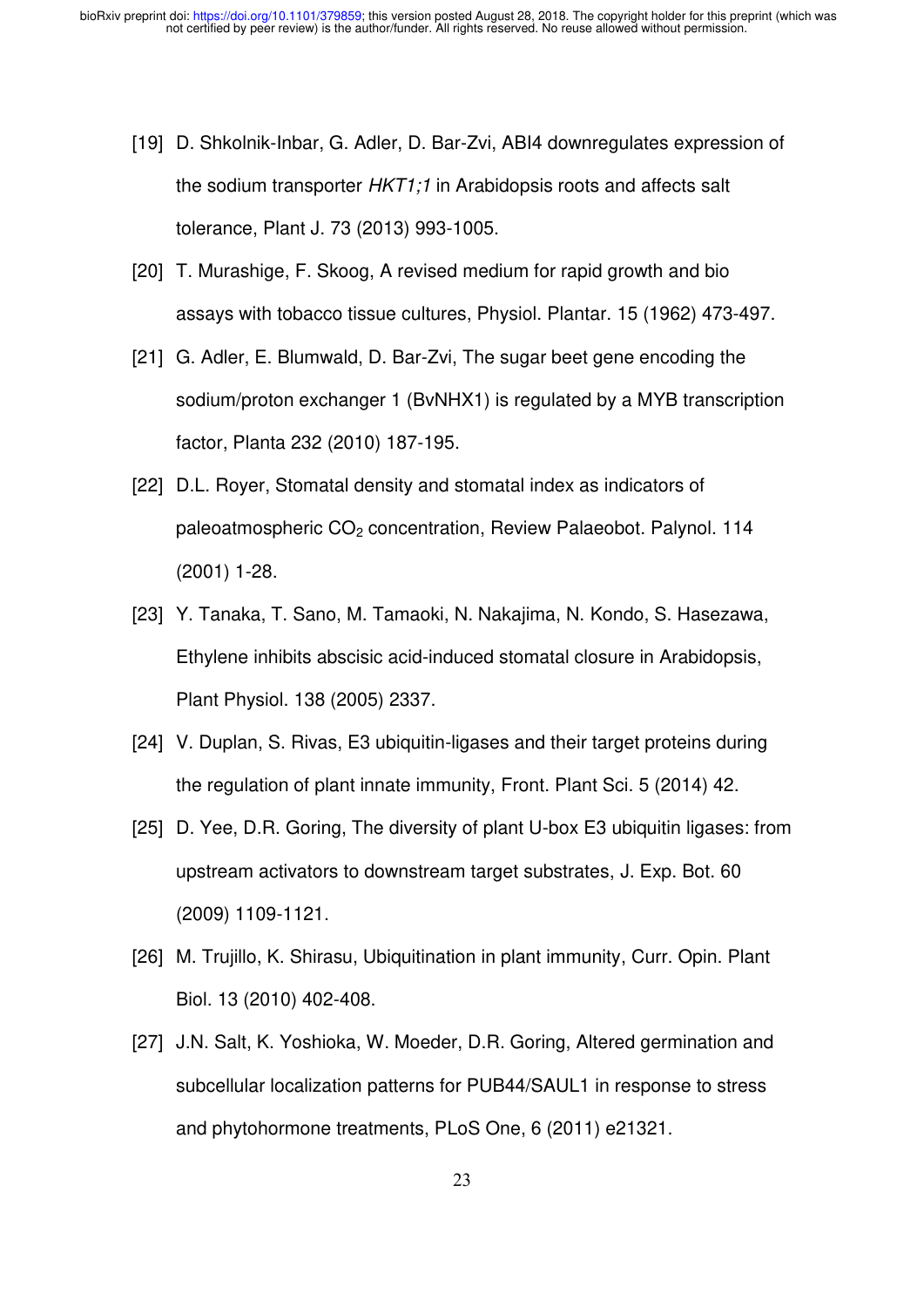- [28] J.J. Park, J. Yi, J. Yoon, L.H. Cho, J. Ping, H.J. Jeong, S.K. Cho, W.T. Kim, G. An, OsPUB15, an E3 ubiquitin ligase, functions to reduce cellular oxidative stress during seedling establishment, Plant J. 65 (2011) 194- 205.
- [29] G.Q. Zhang, M. Zhang, Z.X. Zhao, Y.Q. Ren, Q.X. Li, W. Wang, Wheat TaPUB1 modulates plant drought stress resistance by improving antioxidant capability, Sci. Rep. 7 (2017) 7549.
- [30] S.K. Cho, H.S. Chung, M.Y. Ryu, M.J. Park, M.M. Lee, Y.Y. Bahk, J. Kim, H.S. Pai, W.T. Kim, Heterologous expression and molecular and cellular characterization of CaPUB1 encoding a hot pepper U-box E3 ubiquitin ligase homolog, Plant Physiol. 142 (2006) 1664-1682.
- [31] H.J. Min, Y.J. Jung, B.G. Kang, W.T. Kim, CaPUB1, a hot pepper U-box E3 ubiquitin Ligase, confers enhanced cold stress tolerance and decreased drought stress tolerance in transgenic rice (*Oryza sativa* L.), Mol. Cells, 39 (2016) 250-257.
- [32] S.K. Cho, M.Y. Ryu, C. Song, J.M. Kwak, W.T. Kim, Arabidopsis PUB22 and PUB23 are homologous U-box E3 ubiquitin ligases that play combinatory roles in response to drought stress, Plant Cell 20 (2008) 1899-1914.
- [33] Y.C. Liu, Y.R. Wu, X.H. Huang, J. Sun, Q. Xie, AtPUB19, a U-Box E3 ubiquitin ligase, negatively regulates abscisic acid and drought responses in *Arabidopsis thaliana*, Mol. Plant 4 (2011) 938-946.
- [34] D.H. Seo, M.Y. Ryu, F. Jammes, J.H. Hwang, M. Turek, B.G. Kang, J.M. Kwak, W.T. Kim, Roles of four Arabidopsis U-Box E3 ubiquitin ligases in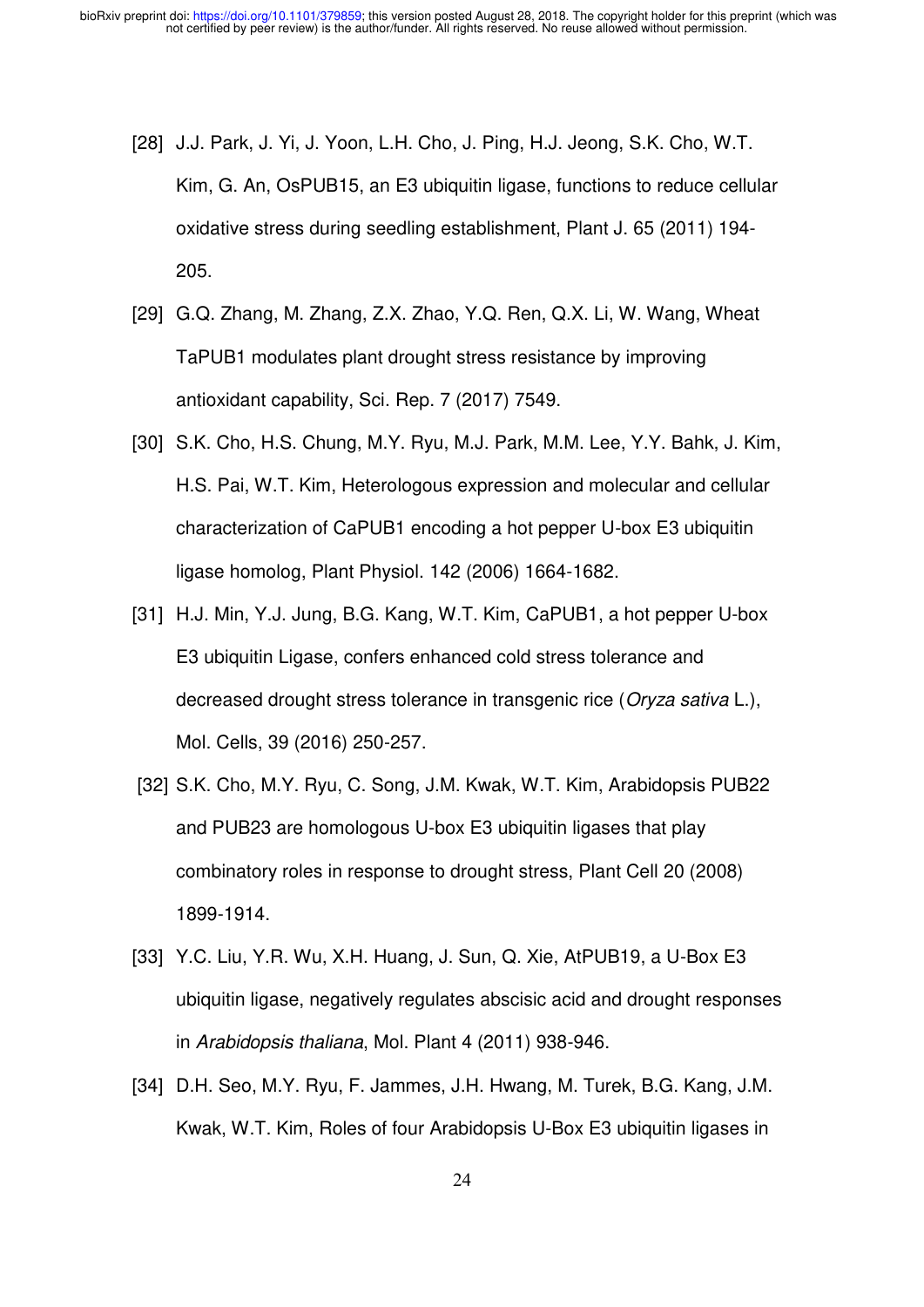negative regulation of abscisic acid-mediated drought stress Responses, Plant Physiol. 160 (2012) 556-568.

- [35] N. Wang, Y.P. Liu, Y.H. Cong, T.T. Wang, X.J. Zhong, S.P. Yang, Y. Li, J.Y. Gai, Genome-wide identification of soybean U-Box E3 ubiquitin ligases and roles of *GmPUB8* in negative regulation of drought stress response in Arabidopsis, Plant Cell Physiol. 57 (2016) 1189-1209.
- [36] M. Almansouri, J.-M. Kinet, S. Lutts, Effect of salt and osmotic stresses on germination in durum wheat (*Triticum durum* Desf.), Plant Soil 231 (2001) 243-254.
- [37] R. Saleki, P.G. Young, D.D. Lefebvre, Mutants of *Arabidopsis thaliana* capable of germination under saline conditions, Plant Physiol. 101 (1993) 839-845.
- [38] K. Vishwakarma, N. Upadhyay, N. Kumar, G. Yadav, J. Singh, R.K. Mishra, V. Kumar, R. Verma, R.G. Upadhyay, M. Pandey, S. Sharma, Abscisic acid signaling and abiotic stress tolerance in plants: a review on current knowledge and future prospects, Front. Plant Sci. 8 (2017) 12.
- [39] R. Scheibe, E. Beck, Drought, desiccation, and oxidative stress, in: U. Lüttge, E. Beck, D. Bartels (Eds.) Plant Desiccation Tolerance, Springer Berlin Heidelberg, Berlin, Heidelberg, 2011, pp. 209-231.
- [40] R. Munns, Comparative physiology of salt and water stress, Plant Cell Environ. 25 (2002) 239-250.
- [41] J.L. Zhou, X.F. Wang, Y.L. Jiao, Y.H. Qin, X.G. Liu, K. He, C. Chen, L.G. Ma, J. Wang, L.Z. Xiong, Q.F. Zhang, L.M. Fan, X.W. Deng, Global genome expression analysis of rice in response to drought and high-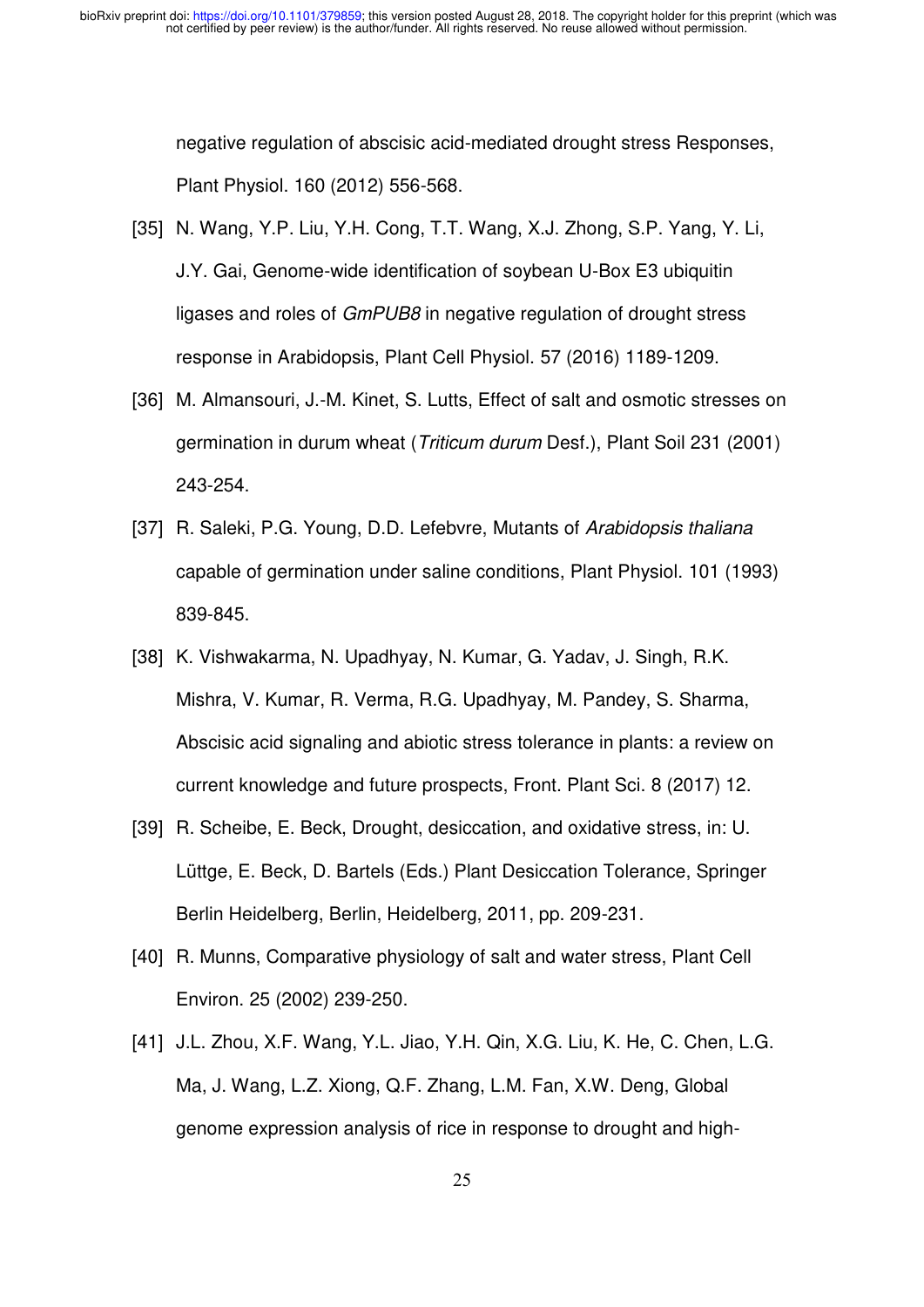salinity stresses in shoot, flag leaf, and panicle, Plant Mol. Biol. 63 (2007) 591-608.

- [42] A.C. Cuming, S.H. Cho, Y. Kamisugi, H. Graham, R.S. Quatrano, Microarray analysis of transcriptional responses to abscisic acid and osmotic, salt, and drought stress in the moss, *Physcomitrella patens*, New Phytol. 176 (2007) 275-287.
- [43] B.K. Ndimba, S. Chivasa, W.J. Simon, A.R. Slabas, Identification of Arabidopsis salt and osmotic stress responsive proteins using twodimensional difference gel electrophoresis and mass spectrometry, Proteomics 5 (2005) 4185-4196.
- [44] M.A. Rabbani, K. Maruyama, H. Abe, M.A. Khan, K. Katsura, Y. Ito, K. Yoshiwara, M. Seki, K. Shinozaki, K. Yamaguchi-Shinozaki, Monitoring expression profiles of rice genes under cold, drought, and high-salinity stresses and abscisic acid application using cDNA microarray and RNA get-blot analyses, Plant Physiol. 133 (2003) 1755-1767.
- [45] C. Yi, X.W. Deng, COP1 from plant photomorphogenesis to mammalian tumorigenesis, Trends in Cell Biol. 15 (2005) 618-625.
- [46] G.H. Salekdeh, J. Siopongco, L.J. Wade, B. Ghareyazie, J. Bennett, A proteomic approach to analyzing drought- and salt-responsiveness in rice, Field Crops Res. 76 (2002) 199-219.
- [47] K. Kosová, P. Vítámvás, I.T. Prášil, J. Renaut, Plant proteome changes under abiotic stress — Contribution of proteomics studies to understanding plant stress response, J. Proteom. 74 (2011) 1301-1322.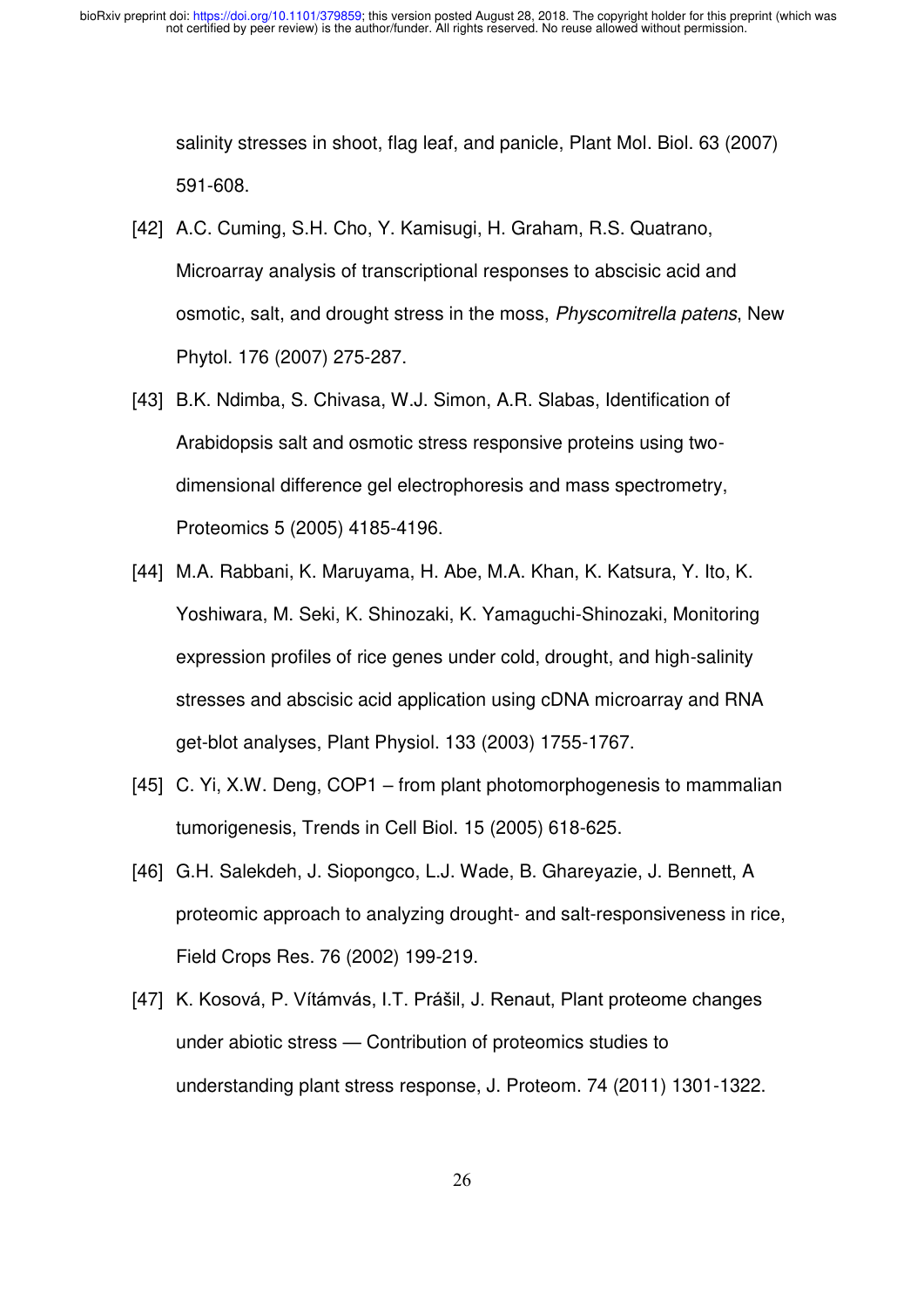- [48] I.M. Møller, P.E. Jensen, A. Hansson, Oxidative modifications to cellular components in plants, Annu. Rev. Plant Biol. 58 (2007) 459-481.
- [49] C.F. Babbs, J.A. Pham, R.C. Coolbaugh, Lethal hydroxyl radical production in paraquat-treated plants, Plant Physiol. 90 (1989) 1267.
- [50] N. Sewelam, K. Kazan, P.M. Schenk, Global plant stress signaling: reactive oxygen species at the cross-road, Front. Plant Sci. 7 (2016) 187.
- [51] H. Magome, S. Yamaguchi, A. Hanada, Y. Kamiya, K. Oda, *dwarf and delayed-flowering 1*, a novel Arabidopsis mutant deficient in gibberellin biosynthesis because of overexpression of a putative AP2 transcription factor, Plant J. 37 (2004) 720-729.
- [52] P. Achard, H. Cheng, L. De Grauwe, J. Decat, H. Schoutteten, T. Moritz, D. Van Der Straeten, J. Peng, N.P. Harberd, Integration of plant responses to environmentally activated phytohormonal signals, Science 311 (2006) 91-94.
- [53] A.M. Hetherington, F.I. Woodward, The role of stomata in sensing and driving environmental change, Nature 424 (2003) 901-908.
- [54] J. Li, W. Sima, B. Ouyang, T. Wang, K. Ziaf, Z. Luo, L. Liu, H. Li, M. Chen, Y. Huang, Y. Feng, Y. Hao, Z. Ye, Tomato *SlDREB* gene restricts leaf expansion and internode elongation by downregulating key genes for gibberellin biosynthesis, J. Exp. Bot. 63 (2012) 6407-6420.
- [55] I.D.O. Nir, M. Moshelion, D. Weiss, The Arabidopsis *GIBBERELLIN METHYL TRANSFERASE 1* suppresses gibberellin activity, reduces whole-plant transpiration and promotes drought tolerance in transgenic tomato, Plant Cell Environ. 37 (2014) 113-123.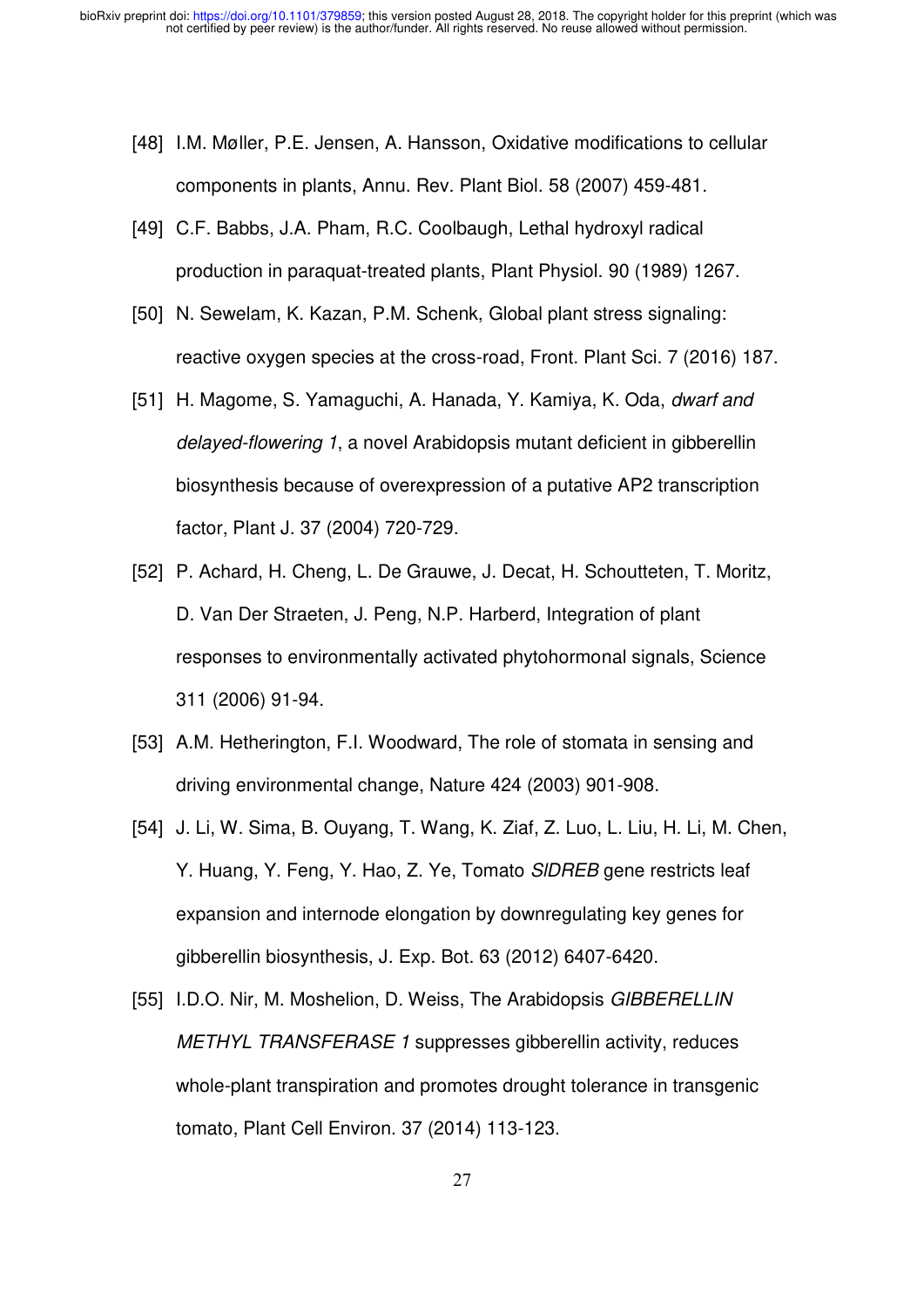- [56] C.M. Hooper, S.K. Tanz, I.R. Castleden, M.A. Vacher, I.D. Small, A.H. Millar, SUBAcon: a consensus algorithm for unifying the subcellular localization data of the Arabidopsis proteome, Bioinformatics 30 (2014) 3356-3364.
- [57] S. Kosugi, M. Hasebe, M. Tomita, H. Yanagawa, Systematic identification of cell cycle-dependent yeast nucleocytoplasmic shuttling proteins by prediction of composite motifs, Proc. Natl. Acad. Sci. US, 106 (2009) 10171-10176.
- [58] J.R. Lin, J. Hu, SeqNLS: nuclear localization signal prediction based on frequent pattern mining and linear motif scoring, PLoS One, 8 (2013) e76864.
- [59] M.H. Glickman, D. Raveh, Proteasome plasticity, FEBS Let. 579 (2005) 3214-3223.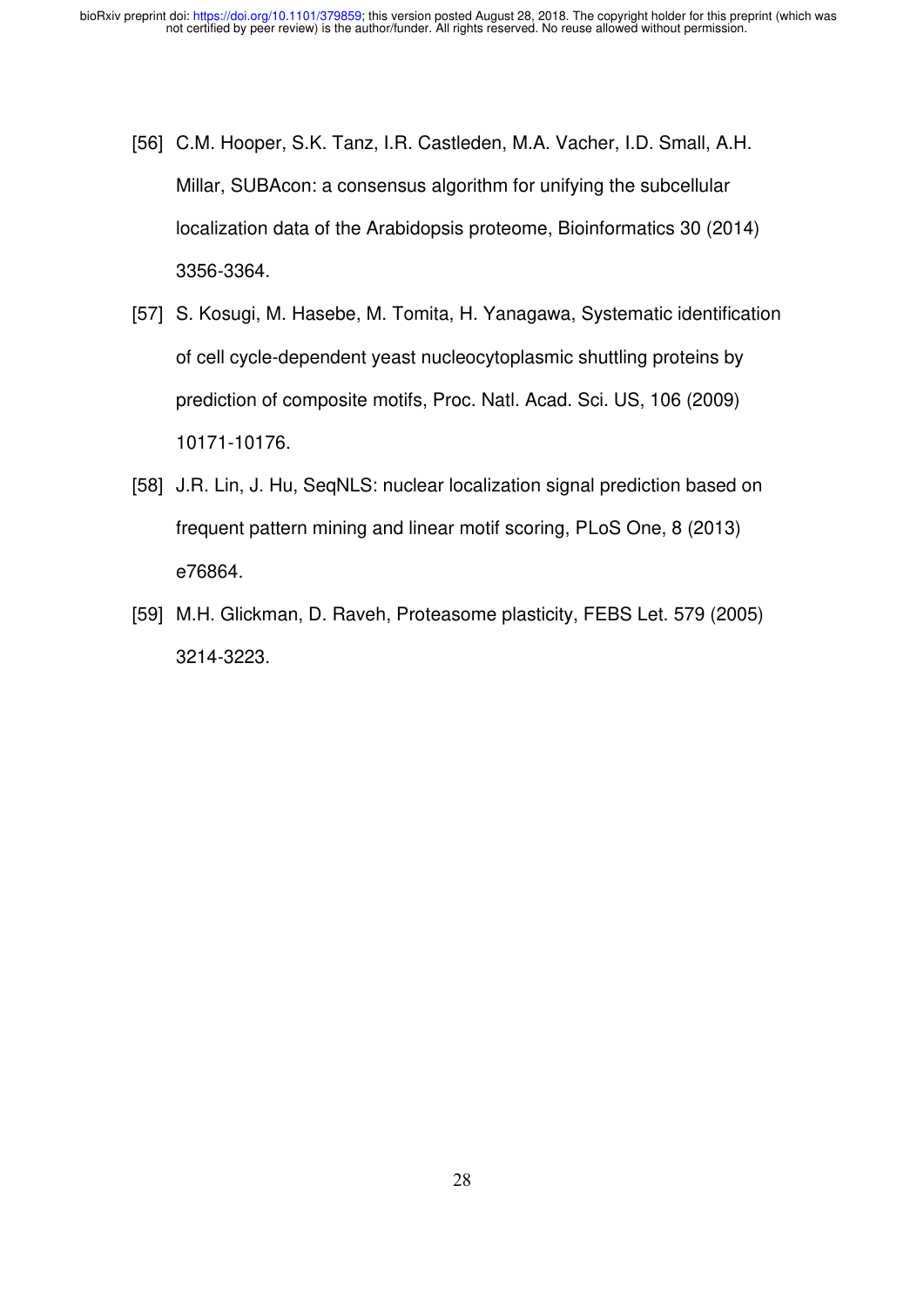#### **FIGURE LEGENDS**

**Figure 1.** Water stress performance of pot-grown *AtPUB46-OE* plants. Potted plants were grown for one month followed by water withholding for 2 weeks. (A) Photos of representative plants. (B) Quantitative data of wilted plants. (C) Photosynthetic efficiency. All data shown are average  $\pm$  SE. Statistically significant changes from WT plants in the same treatment (P<0.05) are marked with an asterisk.



**Figure 2.** *AtPUB46*-OE have reduced leaf size. One month old pot-grown plants were analyzed for the following parameters: (A-C) dissected rosette leaves; (D-G) lower epidermis of the 5<sup>th</sup> leaves of WT and *AtPUB46*-OE: Lower epidermis cell print of WT (D) and *AtPUB46-*OE (E) plants, borders of representative pavement cells are marked with a red line, Bar=100 um, inserts show stomata at 2 x magnification. Cell area (F) and cell density (G) of pavement cells in leaves of WT, *Atpub46*-T-DNA insertion mutants and *AtPUB46*-OE plants. Data shown are average ± SE. Statistically significant changes from WT plants (P<0.05) are marked with an asterisk.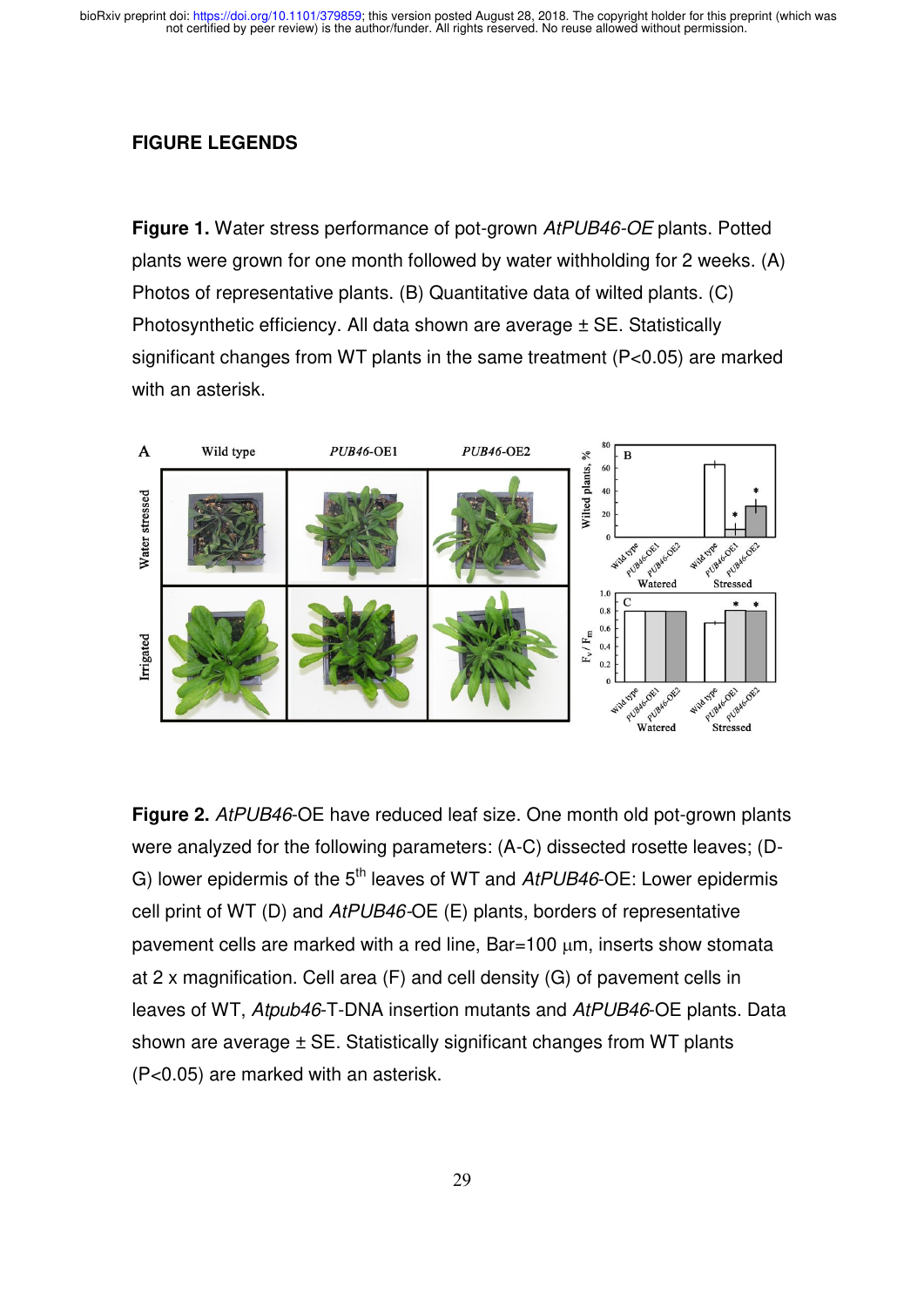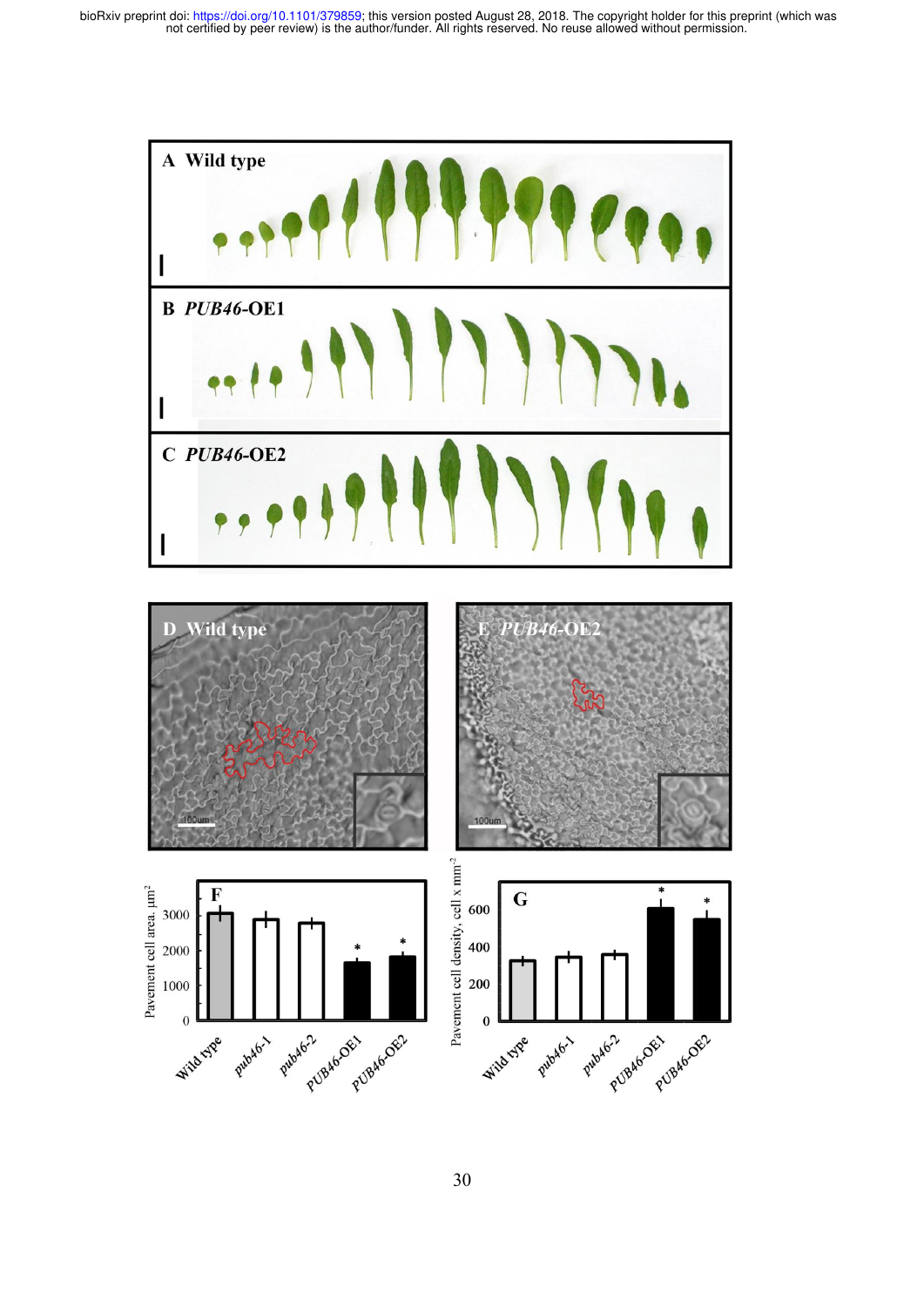**Figure 3.** Overexpression of *AtPUB46* affects stomatal index and pore area but not water loss rate. (A) Water loss. Rosettes of WT (white circles), AtPUB46- OE1 (Black diamond), or AtPUB46-OE2 (black square) were detached and weighed at the indicated times. Changes obtained for the three genotypes were not statistically significant. (B) Pictures of representative stomata of WT, *Atpub46* T-DNA insertion mutant and *AtPUB46*-OE. Stomatal density (C) and index (D) in lower epidermis of full size rosette leaves. (E) Stomatal pore area of leaves treated with KCl or ABA. Data shown are average ± SE. Statistically significant changes from WT plants in the same treatment (P<0.05) are marked with an asterisk.

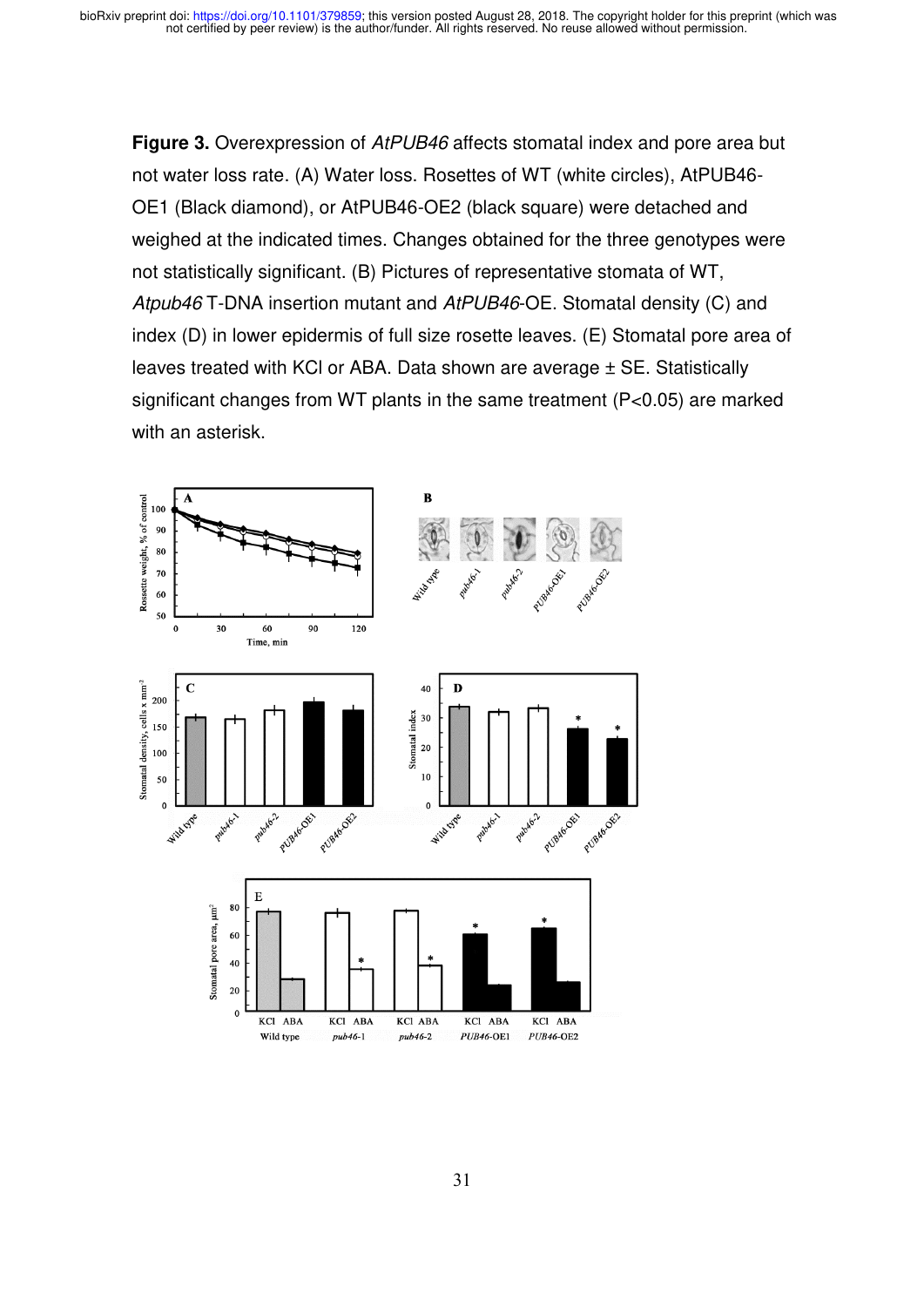**Figure 4.** Effects of overexpressing *AtPUB46* on seed germination. Surface sterilized cold treated seeds of the indicated plant lines were plated on agar solidified media containing 0.5 x MS, 0.5% sucrose (control) supplemented with: (A) 150 mM NaCl; (B) 300 mM mannitol; (C) 1  $\mu$ M ABA or (D) 5 mM H<sub>2</sub>O<sub>2</sub>. Germination scored 2 and 6 days later for (A, B, D) and (C), respectively. Gray bars, non-treated; black bars, treated seedlings. Data shown are average  $\pm$  SE. Statistically significant changes from WT plants in the same treatment (P<0.05) are marked with asterisks.

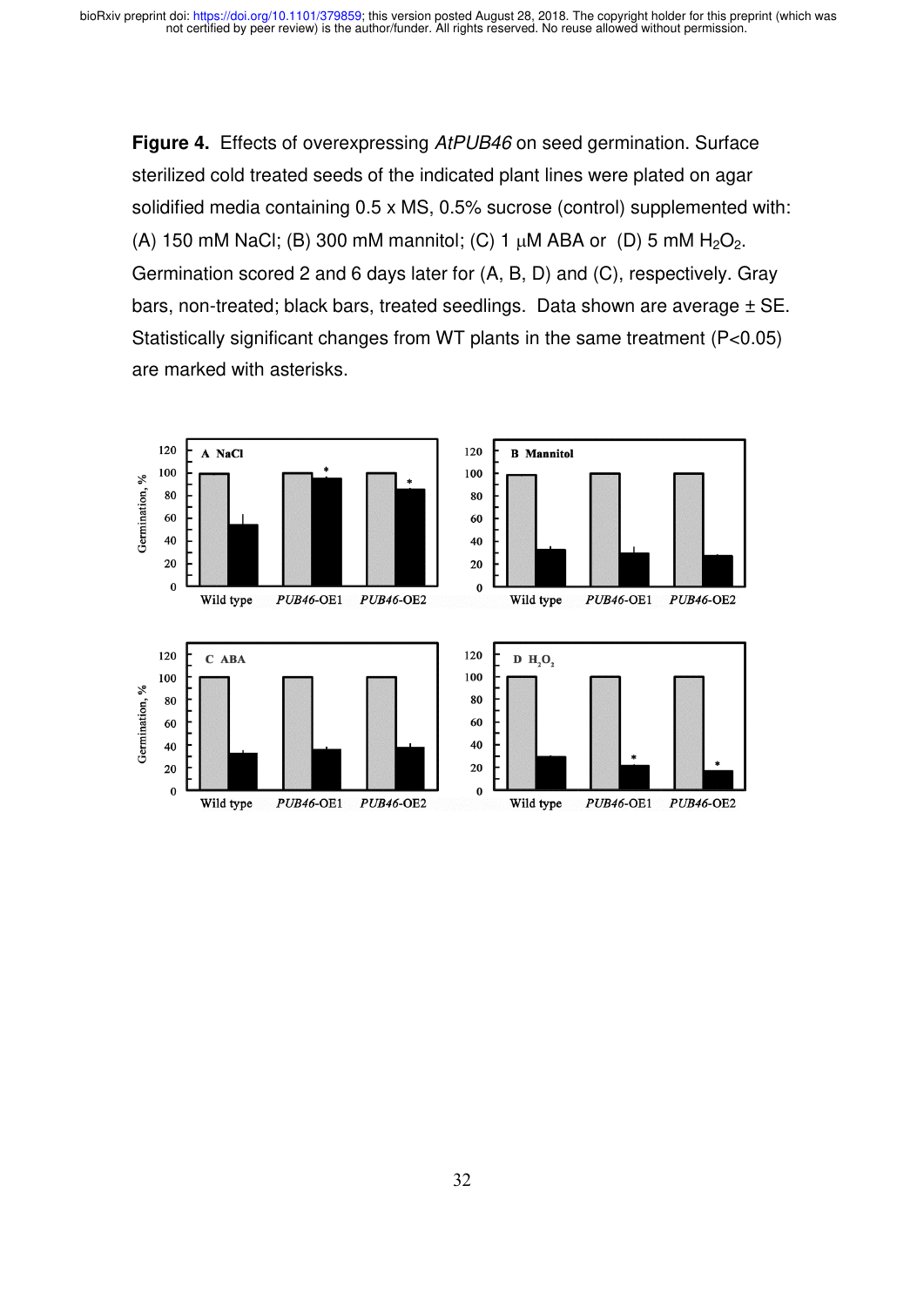**Figure 5.** Effects of overexpressing *AtPUB46* on seedling greening. Surface sterilized cold treated seeds of the indicated plant lines were plated on agar plates with 0.5 x MS, 0.5% sucrose (control) supplemented with: (A) 150 mM NaCl; (B) 300 mM mannitol: (C) 1  $\mu$ M ABA; (D) 5 mM H<sub>2</sub>O<sub>2</sub>; (E) 1  $\mu$ M methyl viologen (MV). Green seedlings were scored 12 (A-D) or 5 (E) days later. Gray bars, non-treated; black bars, treated seedlings. Data shown are average ± SE. Statistically significant changes from WT plants in the same treatment (P<0.05) are marked with asterisks. Representative plates are shown in Fig. S4.

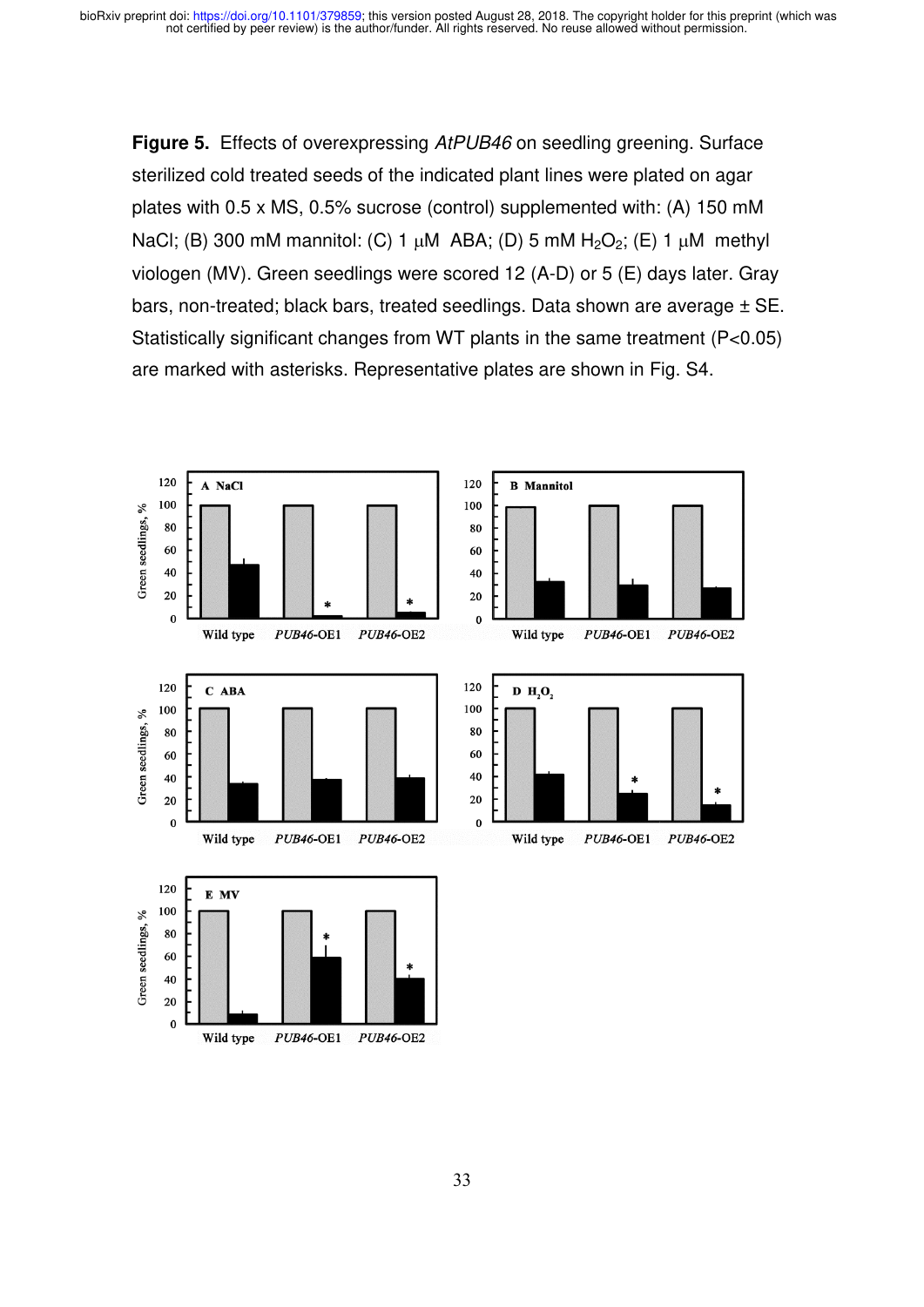**Figure 6.** Subcellular localization of AtPUB46. Roots of 2 week old transgenic Arabidopsis plants expressing AtPUB46-eGFP fusion proteins driven by the CaMV 35S promoter were transferred to a Petri dish with filter paper soaked with 0.5 x MS salts, 0.5% sucrose (A), or this medium complemented with 200 mM NaCl (B); 400 mM mannitol (C); 1  $\mu$ M methyl viologen (MV) (D); 100 mM H<sub>2</sub>O<sub>2</sub>. (E-H): Plates were incubated for 6 h under illumination. F-H, roots were incubated with DAPI. Roots examined by confocal fluorescent microscopy set for eGFP (A-F) or DAPI (G) fluorescence. Panel H show merged images F and G. Bars =  $50 \mu m$ .

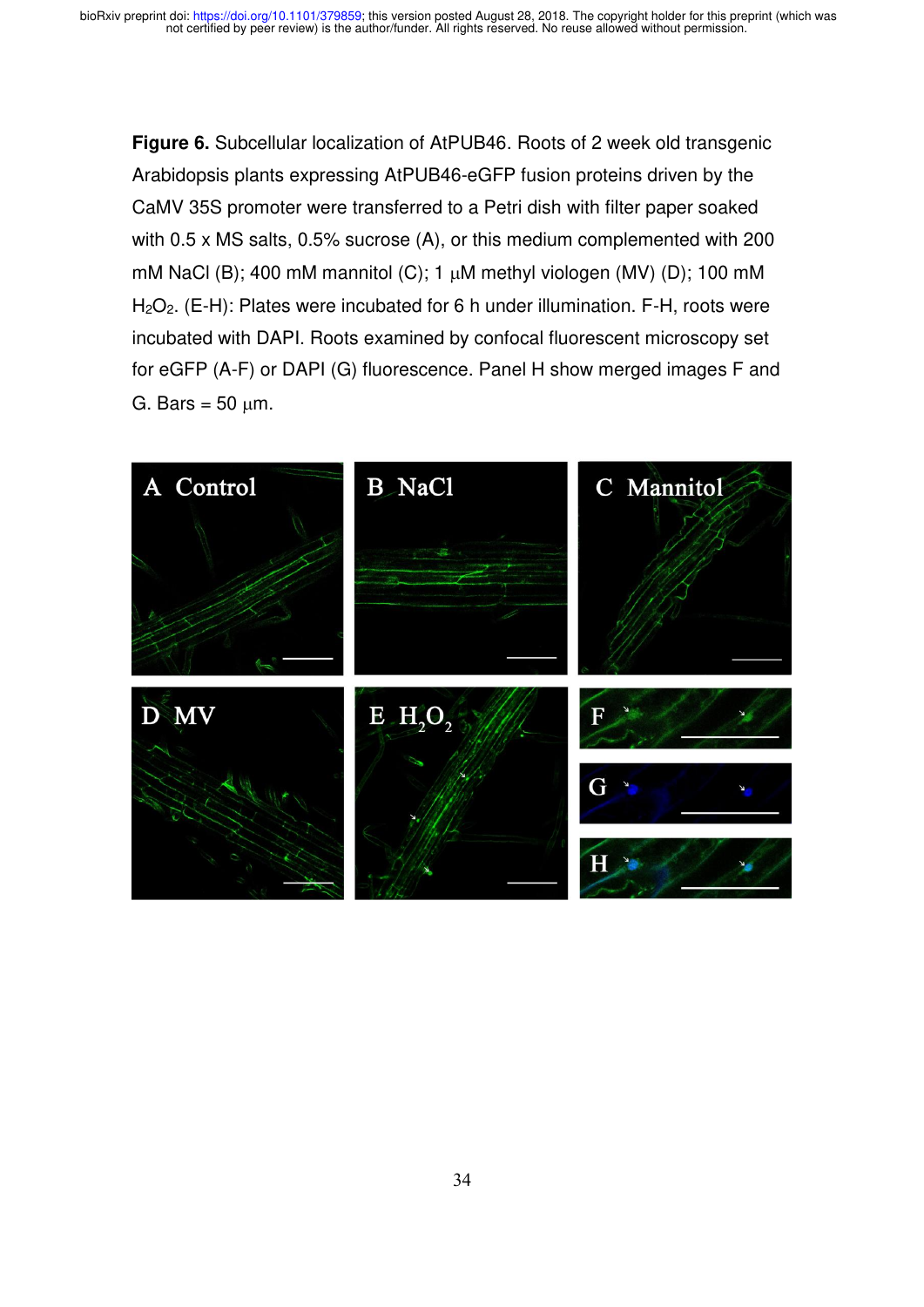**Figure S1.** Relative expression of the *AtPUB46* in the respective overexpressor plants. mRNA was isolated from two week old WT and *AtPUB46*-OE seedlings. cDNA was prepared and analyzed by qPCR as described in methods. Transcript levels of *AtPUB46* in WT plants was defined as 1.



**Figure S2**. Area of cotyledons of *Atpub46* T-DNA insertion mutants and *AtPUB46-*OE plants. Area of cotyledons of four days old seedlings of the indicated lines was determined. Statistically significant changes from WT plants in the same treatment (P<0.05) are marked with asterisks.

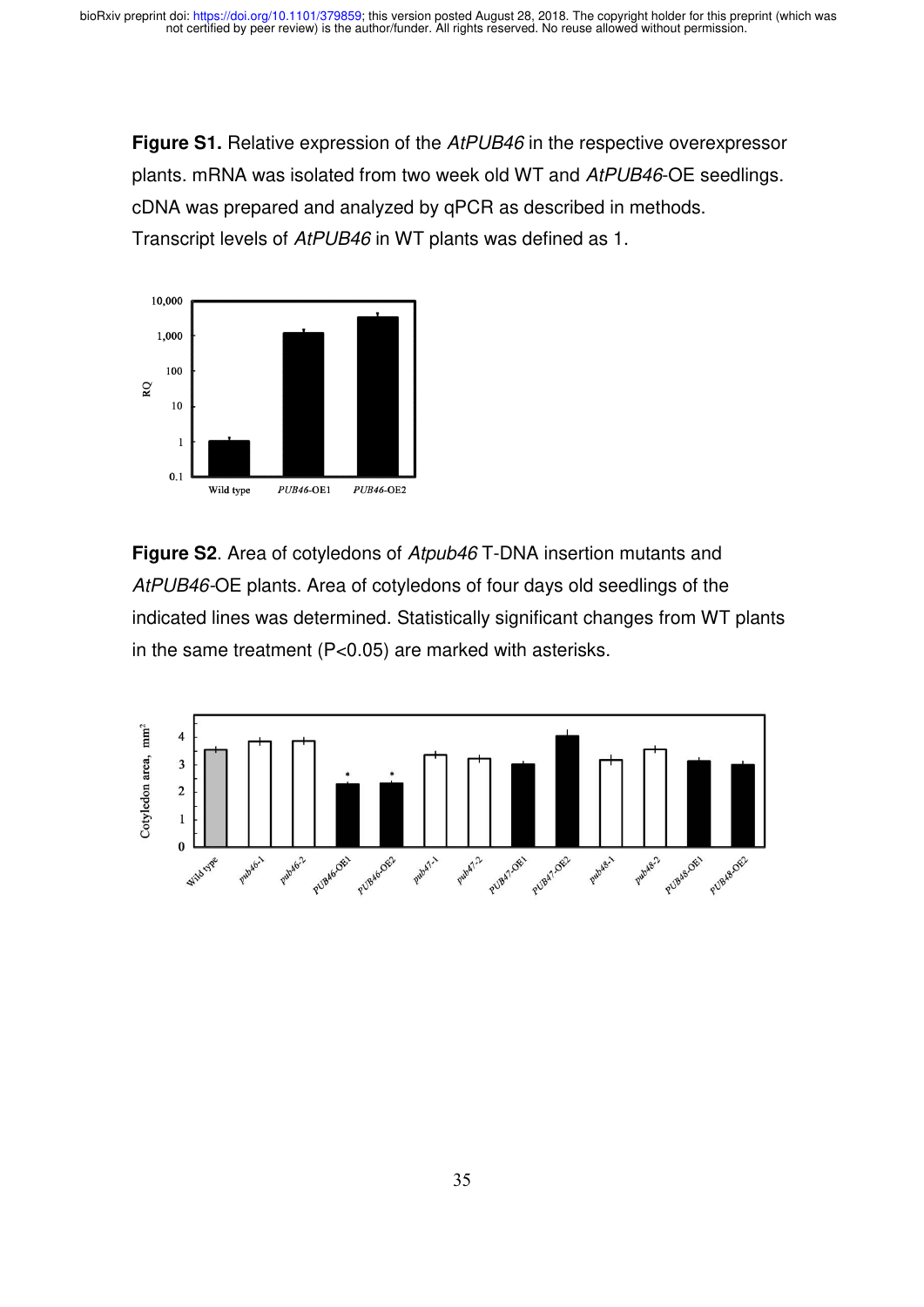**Figure S3**. Effect of NaCl on root length. Surface sterilized cold treated seeds of the indicated plant lines were plated on agar plates with 0.5 x MS, 0.5% sucrose (gray bars) or on plates with this medium supplemented with 150 mM NaCl (black bars). Root length was measured 12 days later. Data shown are average ± SE.



**Figure S4.** Effects of overexpressing *AtPUB46* on seedling greening. Surface sterilized cold treated seeds of the indicated plant lines were plated on agar plates with 0.5 x MS, 0.5% sucrose (control, A), or in the same medium supplemented with: (B) 150 mM NaCl; (C) 300 mM mannitol: (D) 1  $\mu$ M ABA; (E) 5 mM  $H_2O_2$ ; (F) 1  $\mu$ M methyl viologen (MV). Green seedlings were scored 12 days later. Representative plates are shown in this figure. Quantitative analyses of the results are shown in Fig. 5.